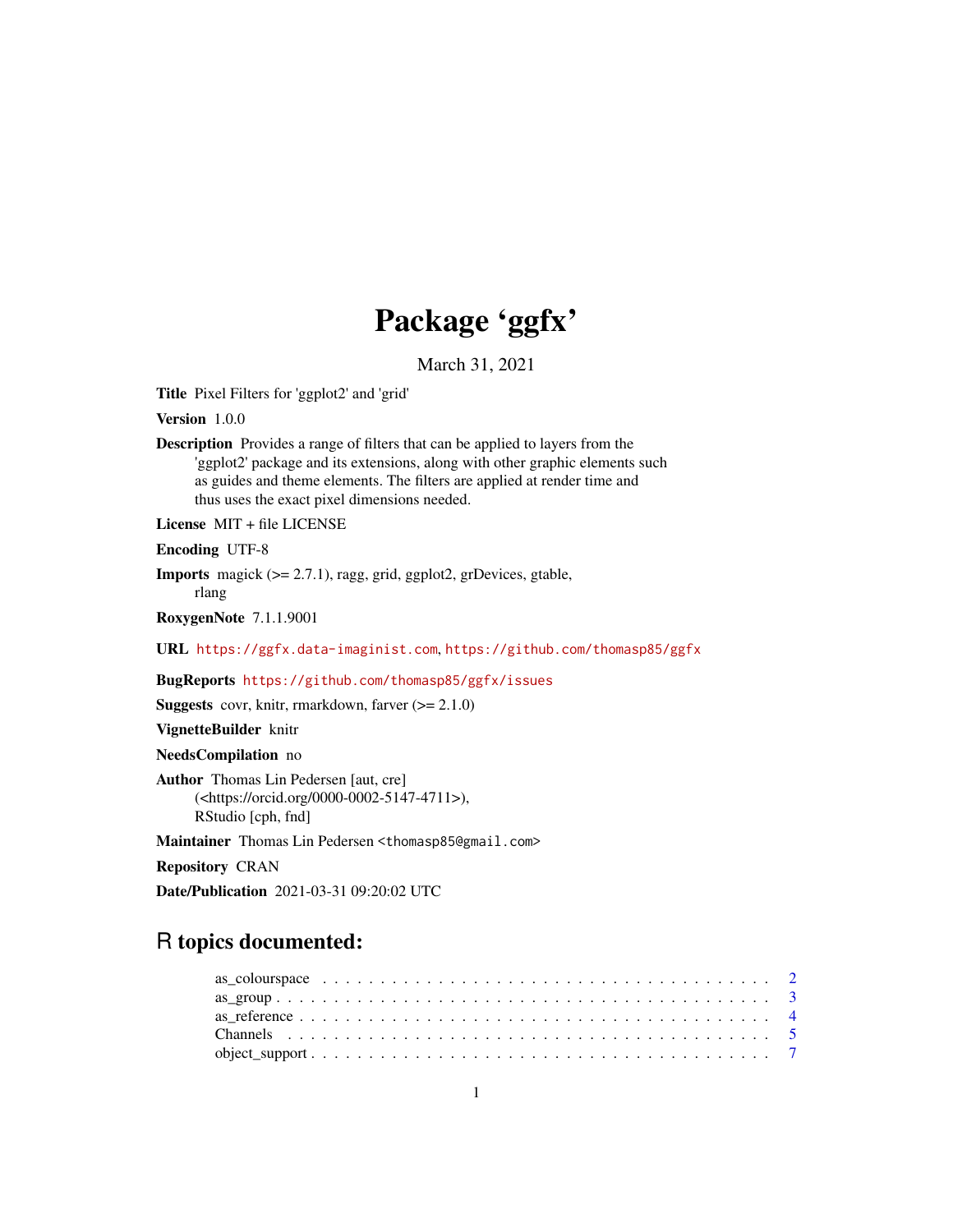<span id="page-1-0"></span>

<span id="page-1-1"></span>as\_colourspace *Collect channels into a single layer of a specific colourspace*

# Description

If you need to work on single channels one by one you can use the different  $ch_{\mathcal{L}}(s)$  selectors. If the result needs to be combined again into a colour layer you can use as\_colourspace and pass in the required channels to make up the colourspace. By default the alpha channel will be created as the combination of the alpha channels from the provided channel layers. Alternatively you can set auto\_opacity = FALSE and provide one additional channel which will then be used as alpha.

# Usage

```
as_colourspace(
  ...,
  colourspace = "sRGB",
  auto_opacity = TRUE,
  id = NULL,include = is.null(id)
\mathcal{L}
```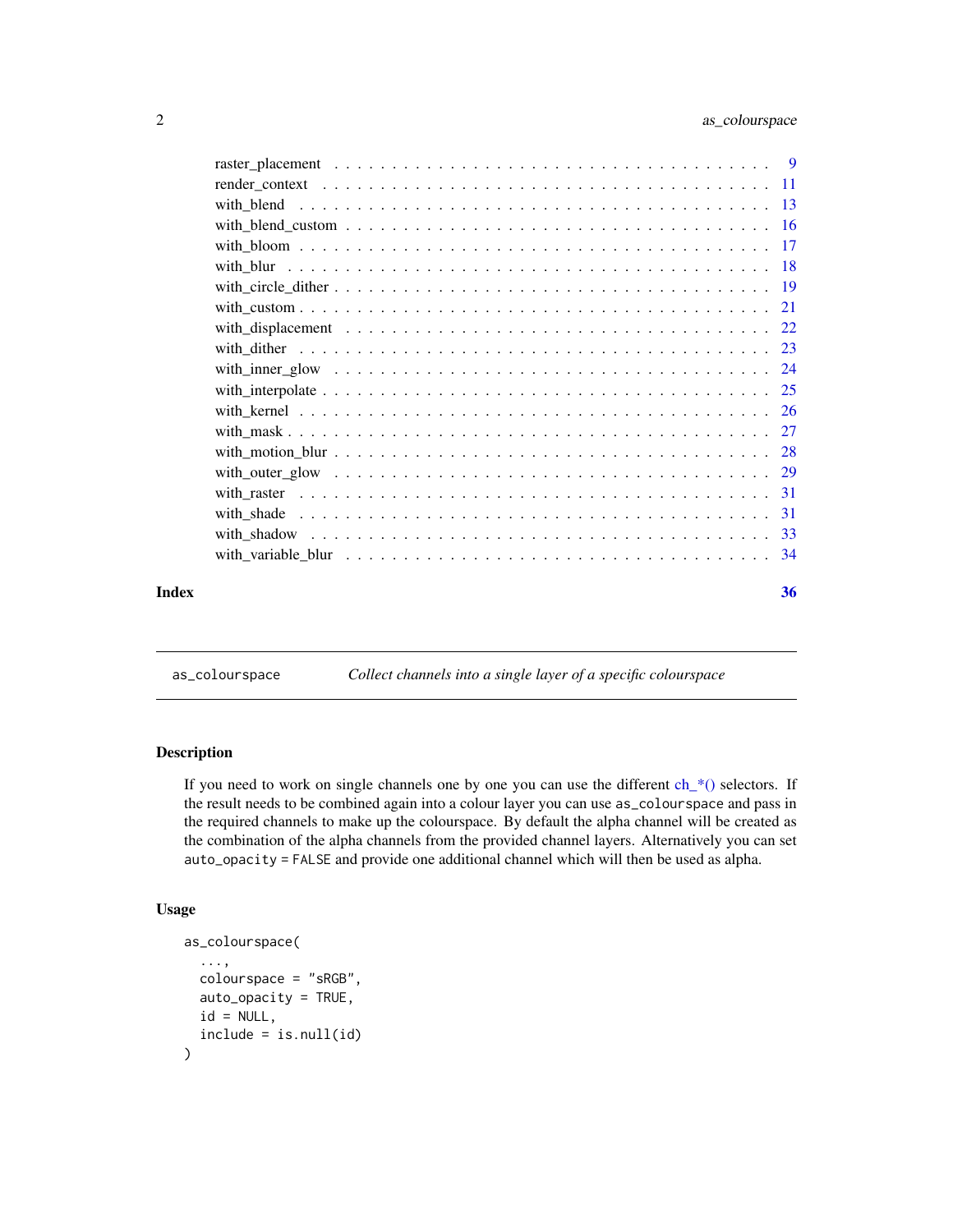#### <span id="page-2-0"></span>as\_group 3

#### **Arguments**

| .            | A range of layers to combine. If there are no channel spec set the luminosity<br>will be used |
|--------------|-----------------------------------------------------------------------------------------------|
| colourspace  | Which colourspace should the provided colour channels be interpreted as com-<br>ing from.     |
| auto_opacity | Should the opacity be derived from the input layers or taken from a provided<br>alpha channel |
| id           | A string identifying this layer for later use                                                 |
| include      | Should the layer itself be included in the graphic                                            |

# Value

A list of Layer objects

library(ggplot2)

# See Also

Other layer references: [as\\_group\(](#page-2-1)), [as\\_reference\(](#page-3-1))

# Examples

```
segments <- data.frame(
  x = runif(300),
  y = runif(300),
  xend = runif(300),
  yend = runif(300)\lambda# We use 'white' as that is the maximum value in all channels
ggplot(mapping = aes(x, y, xend = xend, yend = yend) +as_colourspace(
    geom_segment(data = segments[1:100,], colour = 'white'),
    geom_segment(data = segments[101:200,], colour = 'white'),
   geom_segment(data = segments[201:300,], colour = 'white'),
   colourspace = 'CMY'
  \lambda
```
<span id="page-2-1"></span>as\_group *Collect layers into a group that can be treated as a single layer*

#### Description

While you often want to apply filters to layers one by one, there are times when one filter should be applied to a collection of layers as if they were one. This can be achieved by first combining all the layers into a group with as\_group() and applying the filter to the resulting group. This can only be done to ggplot2 layers and grobs as the other supported objects are not part of a graphic stack.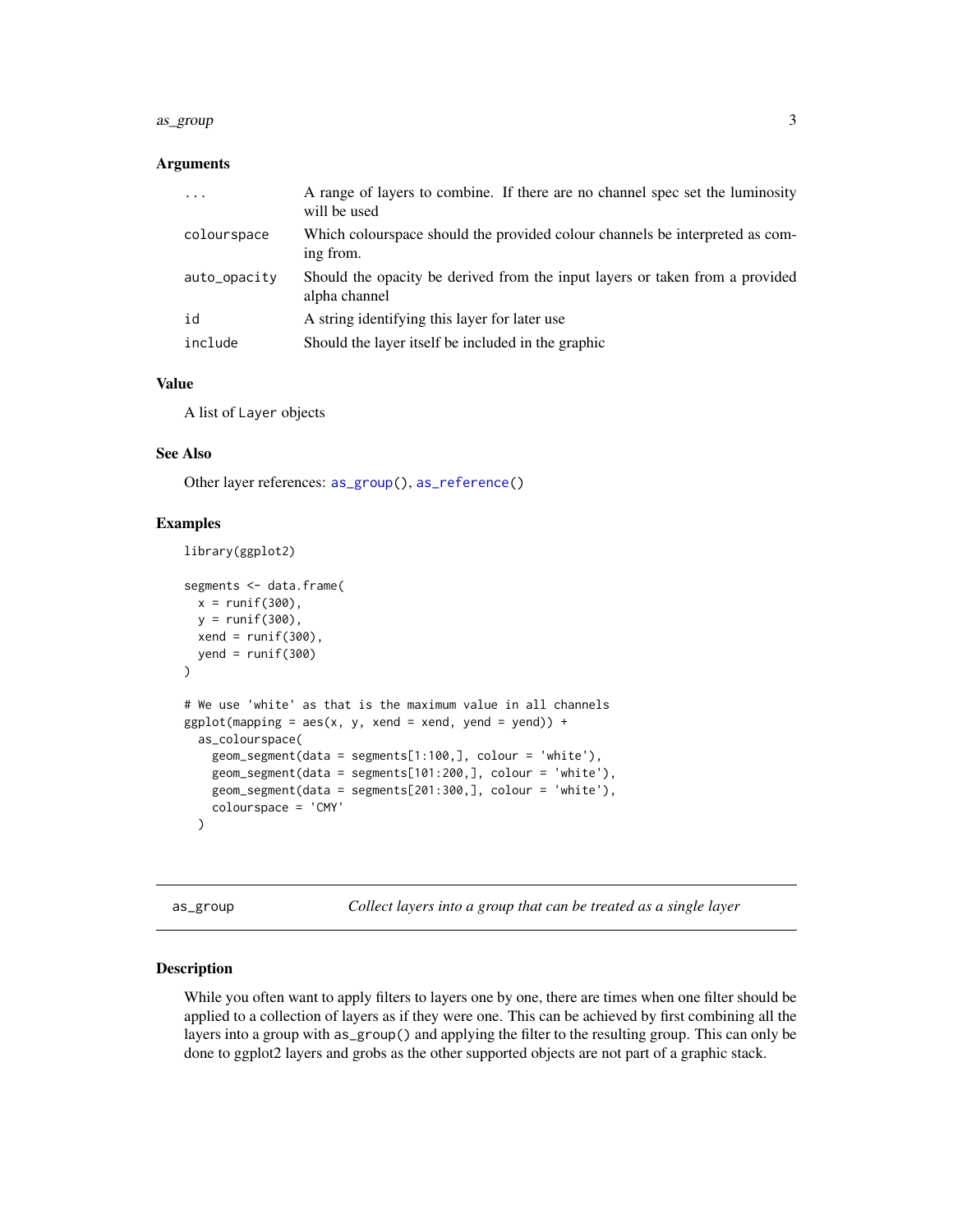#### <span id="page-3-0"></span>Usage

 $as\_group(..., id = NULL, include = is.null(id))$ 

#### Arguments

| $\cdot$ $\cdot$ $\cdot$ | A range of layers to combine                       |
|-------------------------|----------------------------------------------------|
| id                      | A string identifying this layer for later use      |
| include                 | Should the layer itself be included in the graphic |

# Value

A list of Layer objects or a [gTree](#page-0-0) depending on the input

#### See Also

Other layer references: [as\\_colourspace\(](#page-1-1)), [as\\_reference\(](#page-3-1))

# Examples

```
library(ggplot2)
```

```
# With no grouping the filters on layers are applied one by one
ggplot(mtcars, aes(mpg, disp)) +
 with_shadow(geom_smooth(alpha = 1), sigma = 4) +
 with_shadow(geom_point(), sigma = 4)
# Grouping the layers allows you to apply a filter on the combined result
ggplot(mtcars, aes(mpg, disp)) +
 as_group(
   geom_smooth(alpha = 1),
   geom_point(),
   id = 'group_1') +with_shadow('group_1', sigma = 4)
```
<span id="page-3-1"></span>as\_reference *Create a reference to a layer for use in other filters*

# Description

This function is basically synonymous with with\_raster() but exist to make the intend of marking a layer with a specific id clear.

# Usage

 $as\_reference(x, id = NULL, include = is .null(id))$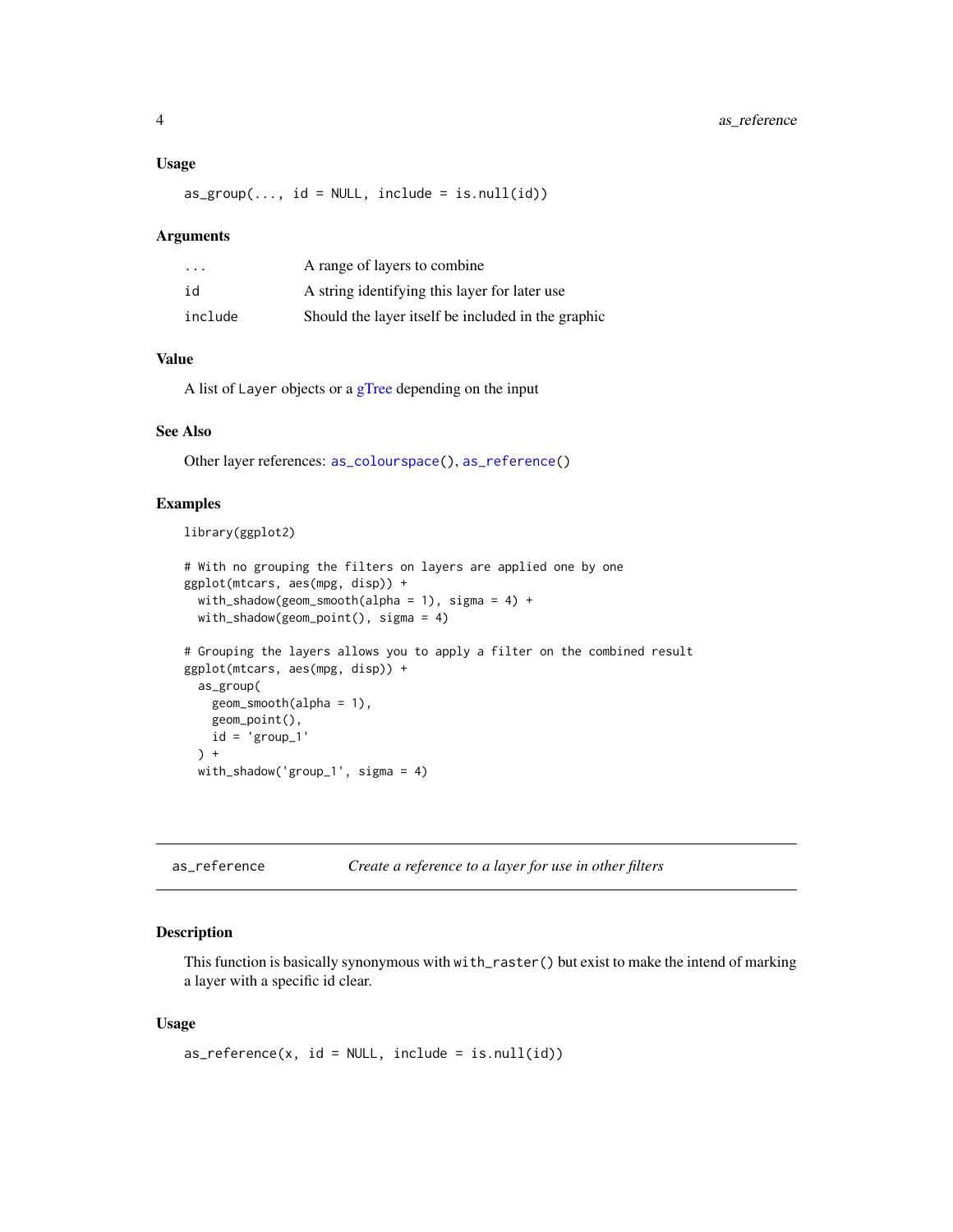#### <span id="page-4-0"></span>Channels 5

#### **Arguments**

| X       | A ggplot2 layer object, a ggplot, a grob, or a character string naming a filter |
|---------|---------------------------------------------------------------------------------|
| id      | A string identifying this layer for later use                                   |
| include | Should the layer itself be included in the graphic                              |

# Value

Depending on the input, either a grob, Layer, list of Layers, guide, or element object. Assume the output can be used in the same context as the input.

# See Also

Other layer references: [as\\_colourspace\(](#page-1-1)), [as\\_group\(](#page-2-1))

# Examples

```
library(ggplot2)
```

```
ggplot() +
 as_reference(
   geom_point(aes(20, 300), size = 100, colour = 'white'),
   id = 'mask_layer'
 ) +
 with_mask(
   geom_point(aes(mpg, disp), mtcars, size = 5),
   mask = 'mask_layer'
 \lambda
```
<span id="page-4-2"></span>Channels *Set a channel of interest from a layer*

# <span id="page-4-1"></span>Description

Some effects uses a particular channel for specific parameters, such as [with\\_displacement\(\)](#page-21-1), which grabs the relative x and y displacements from different channels in some other layer. To facilitate specifying which channel to use from a layer (which is always multichannel), you can wrap the specification in a channel specifier given below. If a filter requires a specific channel and none is specified it will default to luminance (based on the hcl colour space)

#### Usage

```
ch_{red}(x, colourspace = "sRGB", invert = FALSE)ch\_green(x, colourspace = "sRGB", invert = FALSE)
```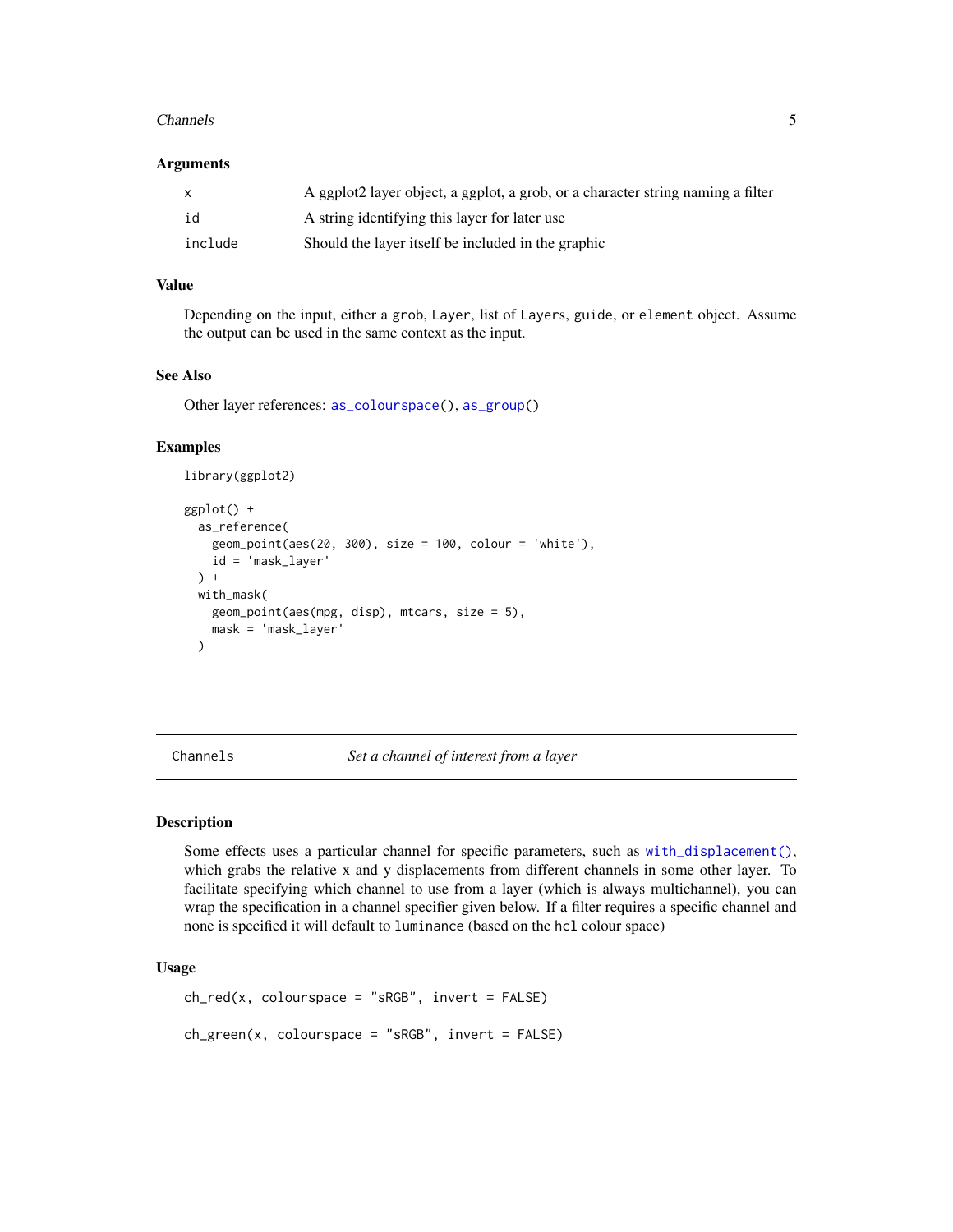```
ch\_blue(x, colourspace = "sRGB", invert = FALSE)ch_{a}lpha(x, colourspace = "sRGB", invert = FALSE)
ch\_hue(x, colourspace = "HCL", invert = FALSE)ch_{\text{c}}hroma(x, colourspace = "HCL", invert = FALSE)
ch_luminance(x, colourspace = "HCL", invert = FALSE)ch\_saturation(x, colourspace = "HSL", invert = FALSE)ch_{\text{lightness}}(x, \text{ colourspace} = "HSL", \text{ invert} = FALSE)ch_cyan(x, colourspace = "CMYK", invert = FALSE)
ch_magenta(x, colourspace = "CMYK", invert = FALSE)
ch_yellow(x, colourspace = "CMYK", invert = FALSE)
ch\_black(x, colourspace = "CMYK", invert = FALSE)ch_{\text{key}}(x, \text{ colourspace} = "CMYK", \text{ invert} = FALSE)ch_custom(x, channel, colourspace, invert = FALSE)
```
# **Arguments**

| $\mathsf{x}$ | Any object interpretable as a layer                   |
|--------------|-------------------------------------------------------|
| colourspace  | The colourspace the channel should be extracted from. |
| invert       | Should the channel values be inverted before use      |
| channel      | The name of a channel in the given colourspace        |

#### Value

x with a channel spec attached

# Examples

```
library(ggplot2)
volcano_long <- data.frame(
  x = as.vector(col(volcano)),
  y = as.vector(row(volcano)),
  z = as.vector(volcano)
)
# invert the green channel
ggplot(volcano_long, aes(y, x)) +
 as_reference(
```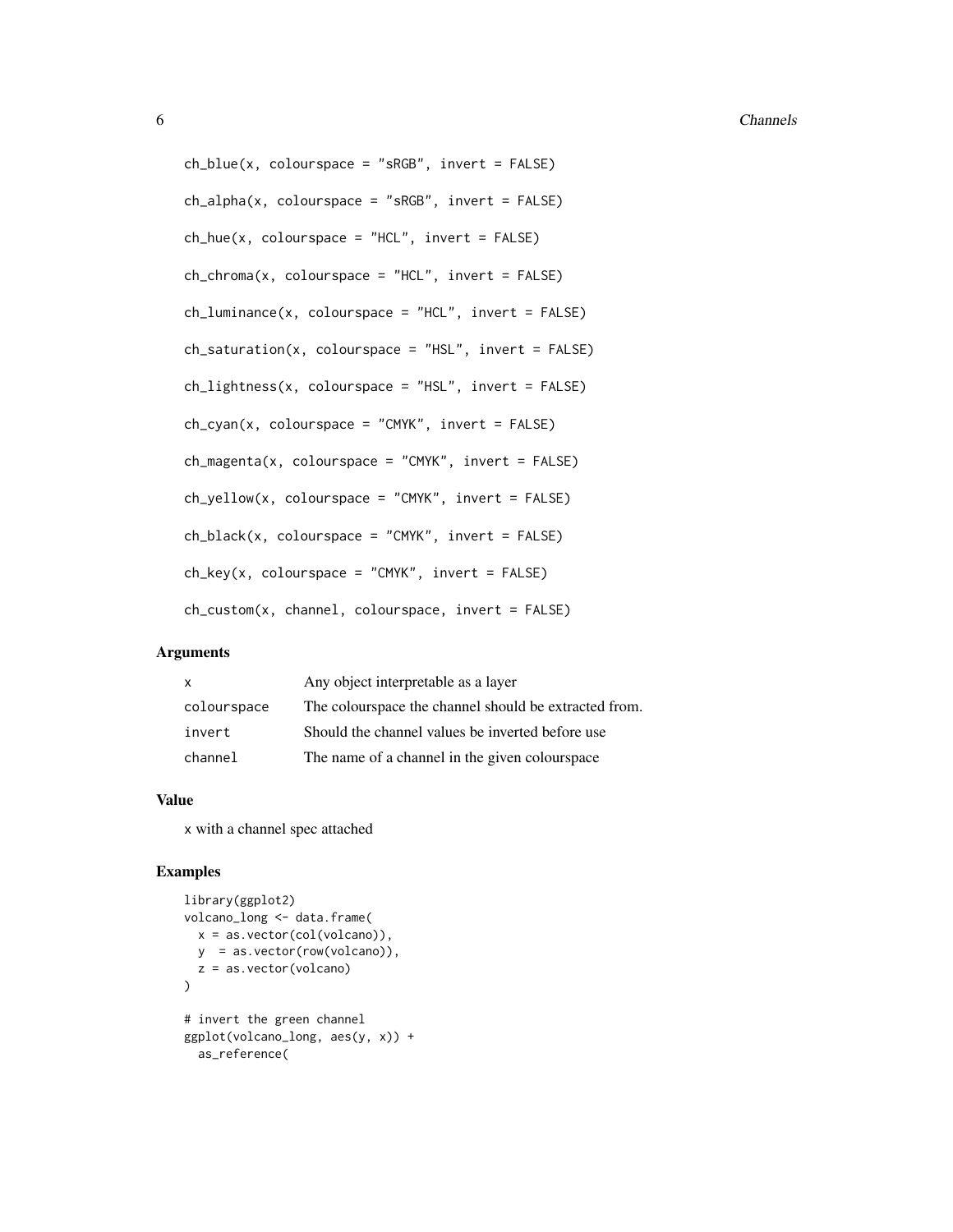# <span id="page-6-0"></span>object\_support 7

```
geom_contour_filled(aes(z = z, fill = after_stat(level))),
  id = 'contours'
) +as_colourspace(
  ch_red('contours'),
  ch_green('contours', invert = TRUE),
  ch_blue('contours')
\mathcal{L}
```
<span id="page-6-1"></span>object\_support *Supported object types*

#### Description

The different filters provided by ggfx are applicable to a wide range of object types. Rather than documenting how to use them with each type in every documentation entry, the information is collected here. While the examples will use [with\\_blur\(\)](#page-17-1) they are general and applicable to all filters in ggfx.

# Value

All filters will generally return a new version of the same object, the only exception being filtering of rasters, functions, and references which returns a Layer object

#### Method specific arguments

- id: A string that identifies the result of this filter, to be referenced by other filters in the same graphic.
- include: A logical flag that indicates whether the filtered image should be displayed. By default, the result will not be displayed if it is given an id (as it is assumed that it is meant for later use), but this can be overewritten by setting include = TRUE.
- ignore\_background: Should the background of the plot be removed before applying the filter and re-added afterwards?
- background: A grob to draw below the result of the filter. Mainly for internal use for supporting ignore\_background.

#### Filtering layers

This is perhaps the most common and obvious use of ggfx, and the one show-cased in the respective docs of each filter. In order to apply a filter to a ggplot2 layer you wrap it around the layer constructor (usually a geom\_\*() function) and pass in additional parameters after it:

```
ggplot(mtcars) +
 with_blur(
   geom\_point(aes(x = mpg, y = disp)),sigma = 4)
```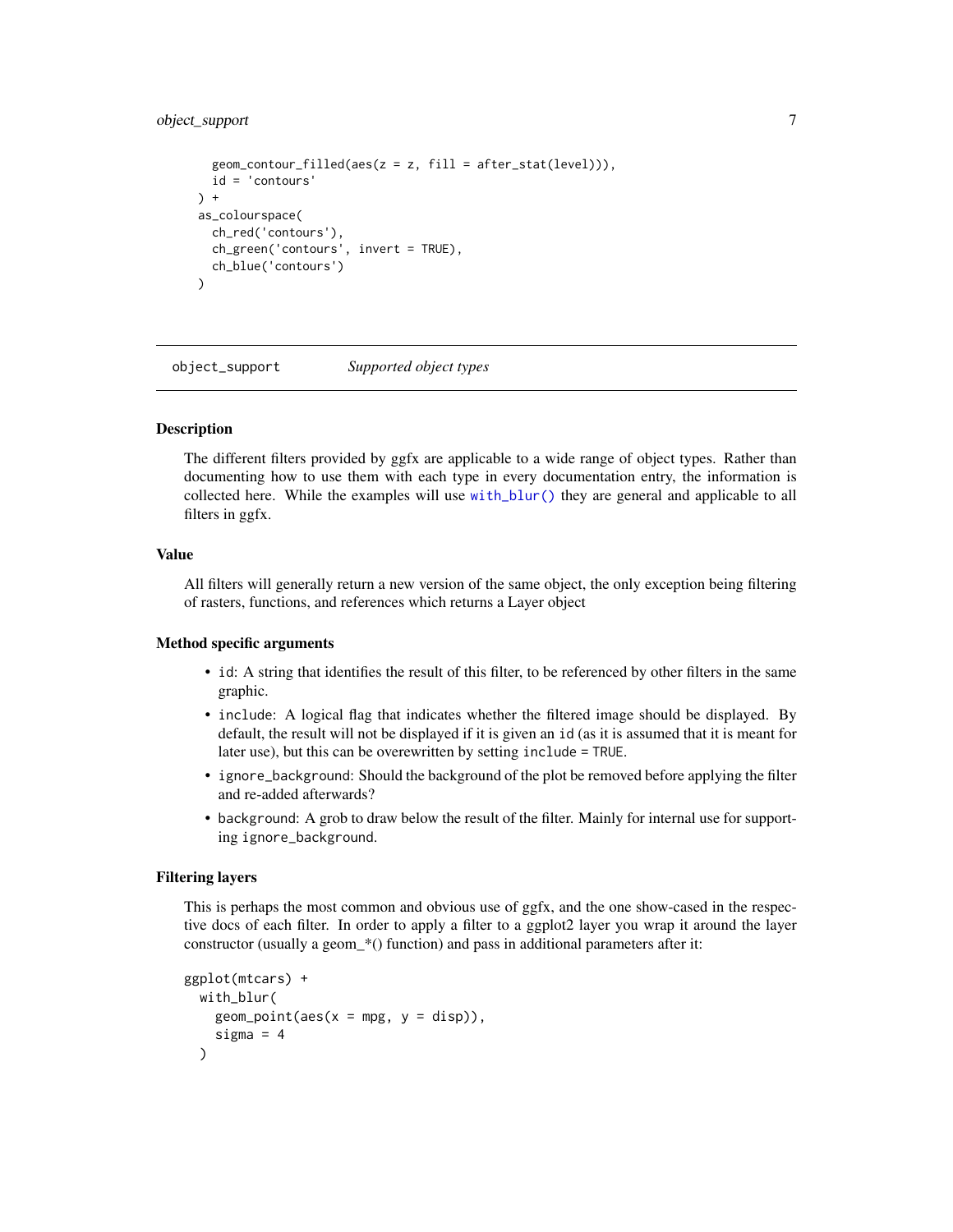Apart from the arguments specific to the filter, layer filters also take an id, and include argument. Providing an id (as a string) will make this filter be referable by other filters. By default this turns of rendering of the result, but setting include = TRUE will turn rendering back on (while still making it referable). Referable layers should **always** come before whatever other layer ends up referring to them, since ggfx does not have control over the rendering order. Not following this rule will have undefined consequences (either an error or a weird plot - or maybe the correct result)

### Filtering layer references

While the first argument to a filter is mostly some sort of graphic generating object, it can also be a text string referring to another filter. This allows you to string together filters, should you so choose. The big caveat is that filtering a reference will always result in a layer - i.e. it is not compatible outside of ggplot2.

```
ggplot(mtcars) +
 with_blur(
    geom\_point(aes(x = mpg, y = disp)),sigma = 4,
    id = 'blurred_points'
  ) +with_shadow(
    'blurred_points'
  \lambda
```
#### Filtering guides

ggplot2 does not only consist of layers - there are all sort of other graphic elements around them. Guides are one such type of element and these can be filtered by wrapping the filter around the guide constructor:

```
ggplot(mtcars) +
 geom\_point(aes(x = mpg, y = disp, colour = gear)) +guides(colour = with_blur(guide_colourbar(), sigma = 4))
```
There is a caveat here in that it is not possible to use this with the string shorthand (i.e. with\_blur('colourbar') won't work) — you have to use the functional form.

#### Filtering theme elements

Theme elements, like guides, is another non-layer graphic that is amenable to filtering. It can be done by wrapping the element\_\*() constructor with a filter:

```
ggplot(mtcars) +
 geom\_point(aes(x = mpg, y = disp)) +
  ggtitle("A blurry title") +
  theme(plot.title = with_blur(element_test(), sigma = 4))
```
There is a caveat here as well. The filtering doesn't get carried through inheritance so you cannot set filtering at a top-level element and expect all child elements to be filtered.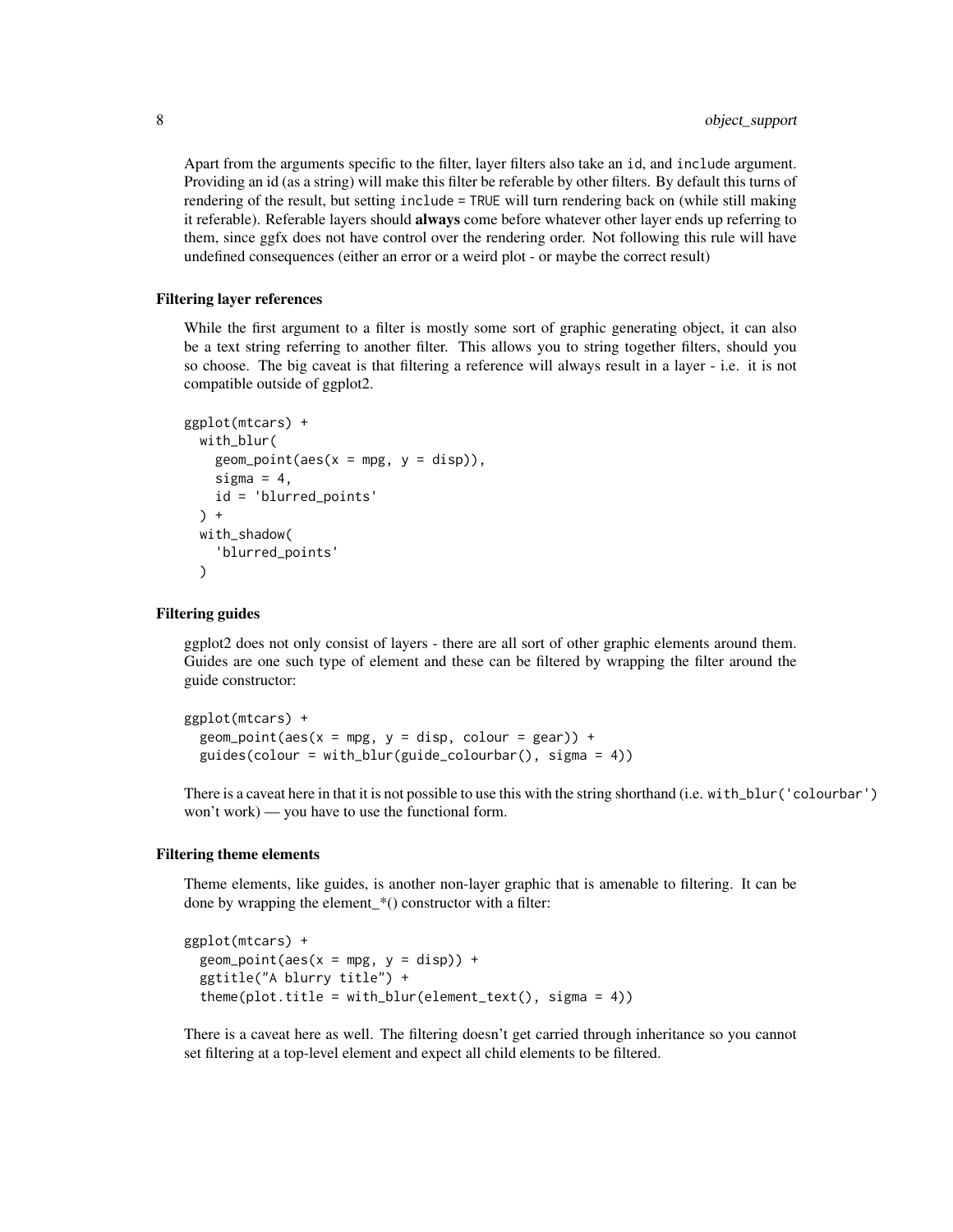# <span id="page-8-0"></span>raster\_placement 9

#### Filtering ggplots

While you normally only want to add a filter to a part of the plot, it is also possible to add it to everthing, simply by wrapping the filter function around the plot. You can elect to remove the background element while applying the filter and add it back on afterwards by setting ignore\_background = TRUE on the filter

p <- ggplot(mtcars) +  $geom\_point(aes(x = mp, y = disp))$ with\_blur(p, sigma = 4)

An alternative is to put the filter around the [ggplot\(\)](#page-0-0) call, which will have the same effect and may fit better with your plot construction code

```
with_blur(ggplot(mtcars), sigma = 4) +
  geom\_point(aes(x = mpg, y = disp))
```
#### Filtering grobs

At the lowest level, it is possible to apply a filter to a grob. This is what powers all of the above at some level and that power is also available to you. It is done in the same manner as all of the above, by wrapping the grob in a filter:

```
blurred_circle <- with_blur(circleGrob(), sigma = 4)
grid.newpage()
grid.draw(blurred_circle)
```
As with layers, filters applied to grobs also take an id and include argument and they have the same effect. It should be noted that it can be difficult to grasp the rendering order of elements in a manually created grid graphics, so take care when using filters that refer to each other as the rule about the rendering order still applies.

There are not a lot of people who use grid directly, but if you develop ggplot2 extensions the ability to apply filters to grobs means that you can create geoms with filters build right into them!

raster\_placement *Control placements of raster in the plot*

#### Description

When using raster objects directly you need to somehow define how it should be located in resized in the plot. These function can be used to inform the filter on how it should be used. They only work on raster type object, so cannot be used around functions or layer id's.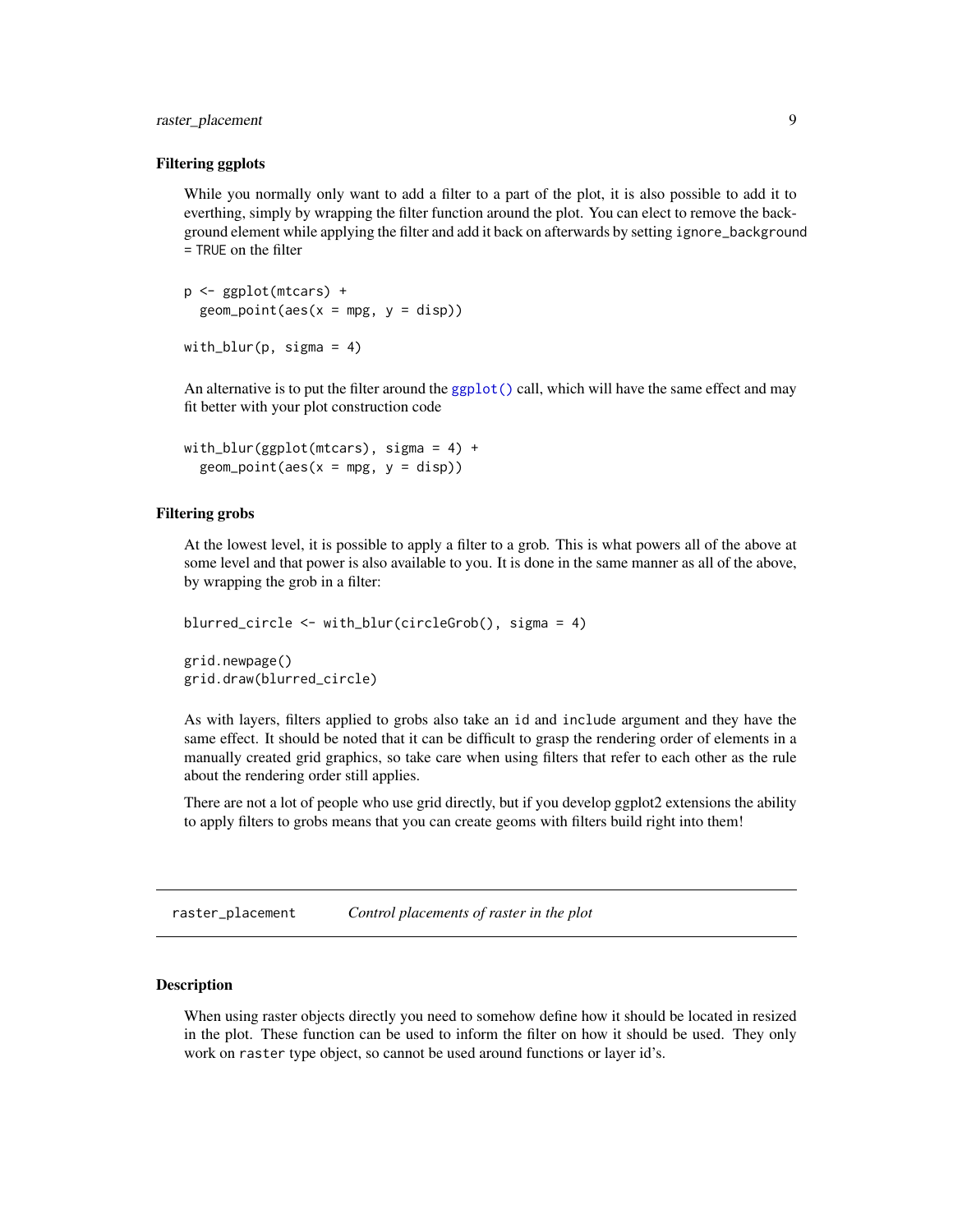# Usage

```
ras_fill(raster, align_to = "canvas")
ras_fit(raster, align_to = "canvas")
ras_stretch(raster, align_to = "canvas")
ras_place(raster, align_to = "canvas", anchor = "topleft", offset = c(\emptyset, \emptyset))
ras_tile(
  raster,
 align_to = "canvas",
 anchor = "topleft",
 offset = c(0, 0),flip = FALSE\mathcal{L}
```
# Arguments

| raster   | A raster or native Raster object or an object coercible to a raster object                                                                          |
|----------|-----------------------------------------------------------------------------------------------------------------------------------------------------|
| align_to | Should the raster be positioned according to the canvas or the current viewport                                                                     |
| anchor   | Where should the raster be placed relative to the alignment area                                                                                    |
| offset   | A unit or numeric vector giving an additional offset relative to the anchor. Posi-<br>tive values moves right/down and negative values move left/up |
| flip     | Should every other repetition be flipped                                                                                                            |

## Value

The input with additional information attached

# Examples

```
library(ggplot2)
logo <- as.raster(magick::image_read(
  system.file('help', 'figures', 'logo.png', package = 'ggfx')
))
# Default is to fill the viewport area, preserving the aspect ratio of the
# raster
ggplot(mtcars) +
  with_blend(
    geom_point(aes(mpg, disp)),
    logo
  )
# But you can change that with these functions:
ggplot(mtcars) +
  with_blend(
   geom_point(aes(mpg, disp)),
```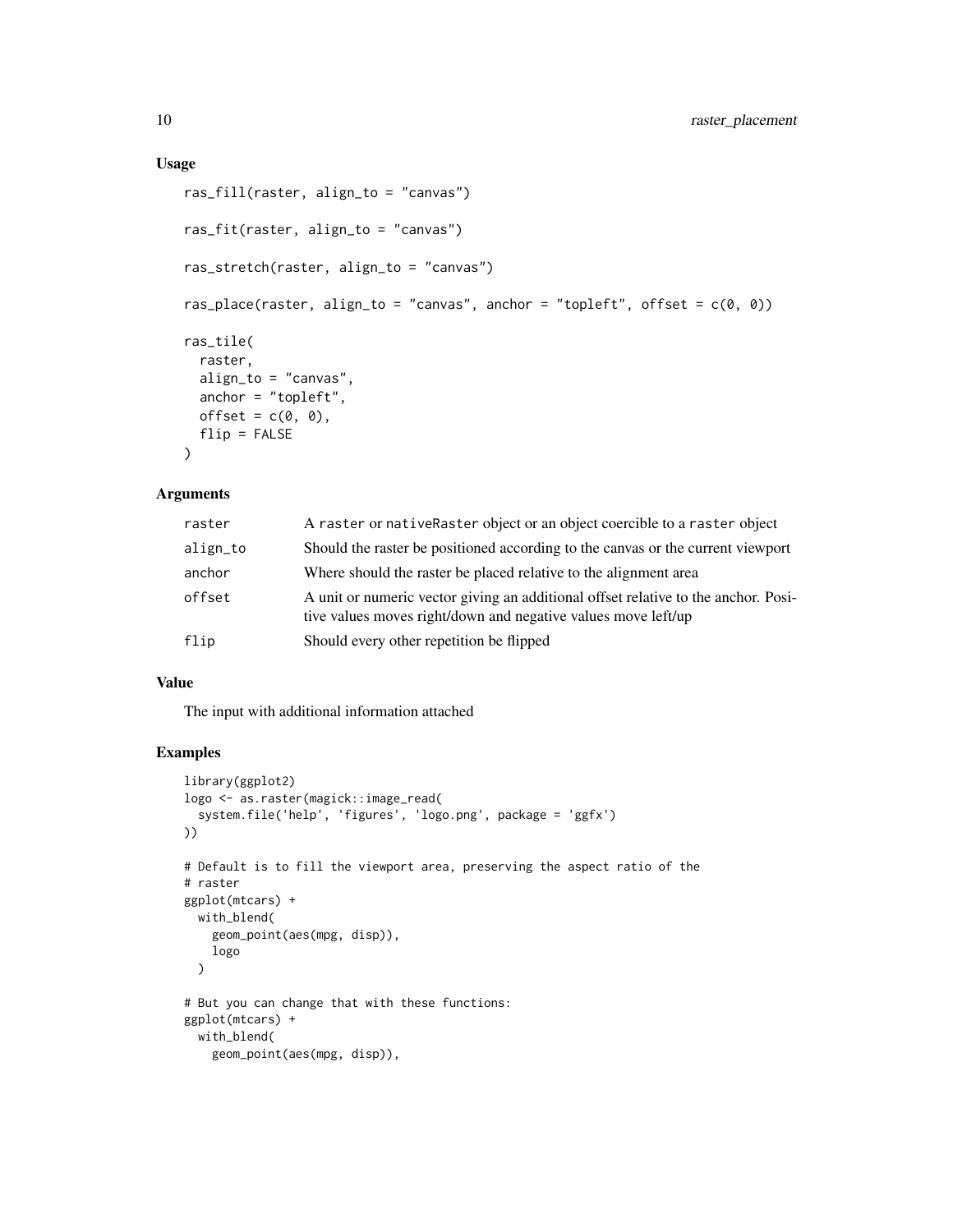# <span id="page-10-0"></span>render\_context 11

```
ras_place(logo, 'vp', 'bottomright')
 \lambda# Here we tile it with flipping, centering on the middle of the canvas
ggplot(mtcars) +
 with_blend(
   geom_point(aes(mpg, disp)),
   ras_tile(logo, anchor = 'center', flip = TRUE)
 \lambda
```
render\_context *Rendering information*

# <span id="page-10-1"></span>Description

These utility functions can help when creating custom filters (using [with\\_custom\(\)](#page-20-1)) as they can provide information about the current rendering context.

#### Usage

```
viewport_location()
index_raster(raster, cols, rows)
get_raster_area(raster, xmin, ymin, xmax, ymax)
set_raster_area(raster, value, xmin, ymin)
get_viewport_area(raster)
set_viewport_area(raster, value)
viewport_is_clipping()
current_resolution()
to_pixels(x, y_axis = FALSE, location = FALSE)
```
from\_pixels(x)

# Arguments

| raster                 | A raster or native Raster object                             |
|------------------------|--------------------------------------------------------------|
| cols, rows             | Column and row indices                                       |
| xmin, ymin, xmax, ymax |                                                              |
|                        | Boundaries of the area in pixels. 0,0 is the top-left corner |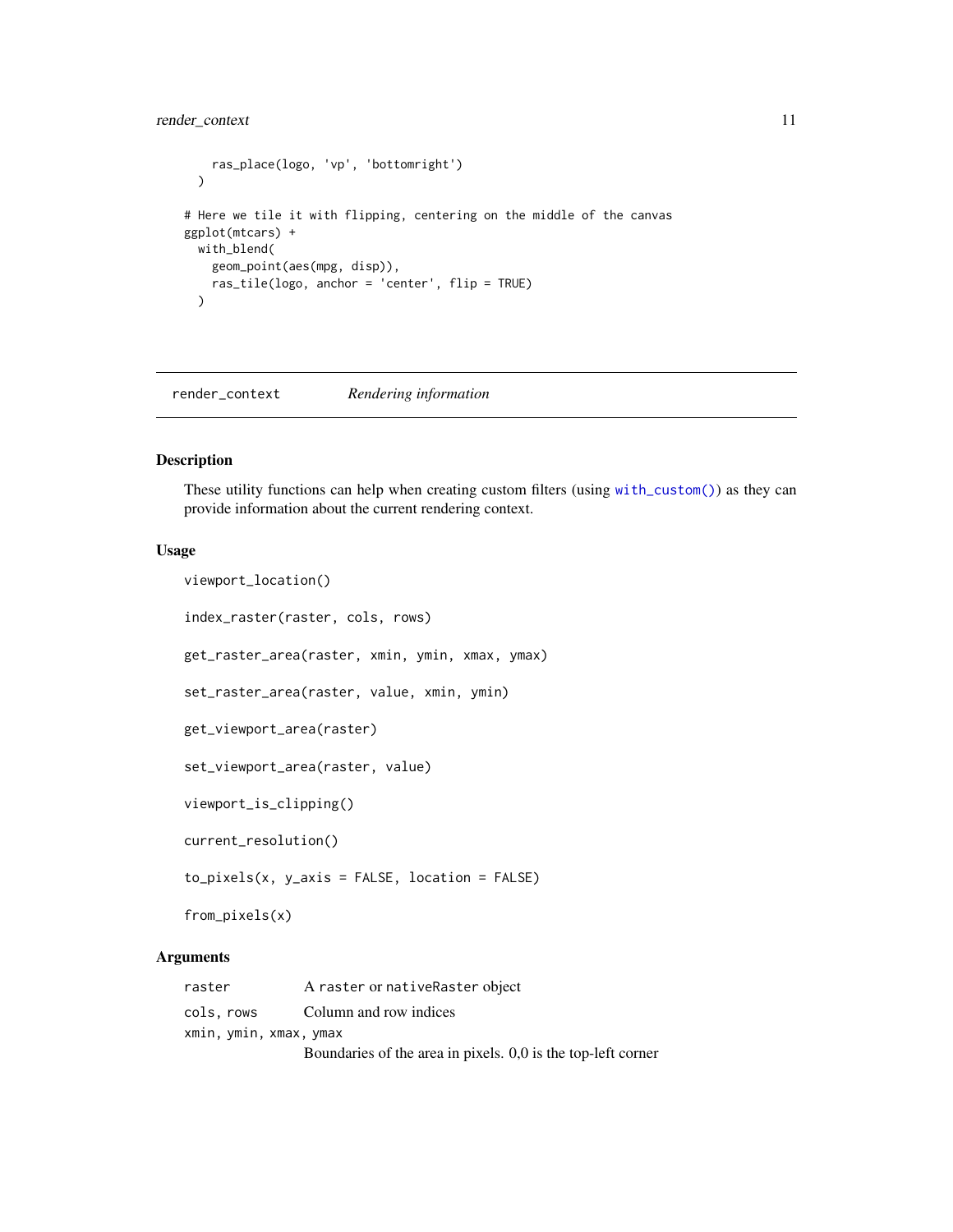| value    | An object of the same type as raster                                                                                                                                                                                                                                                             |
|----------|--------------------------------------------------------------------------------------------------------------------------------------------------------------------------------------------------------------------------------------------------------------------------------------------------|
| x        | A numeric or unit object                                                                                                                                                                                                                                                                         |
| v_axis   | is the unit pertaining to the y-axis? Defaults to FALSE (i.e. it is measured on the<br>$x-axis)$                                                                                                                                                                                                 |
| location | is the unit encoding a location? Defaults to FALSE (i.e. it is encoding a dimen-<br>sion). Pixel locations are encoded based on a top-left starting point, as opposed<br>to grid's bottom-left coordinate system. This means that y-axis locations will<br>flip around when converted to pixels. |

# Details

- viewport\_location(): Returns the bounding box defining the current viewport in pixels in the order xmin, ymin, xmax, ymax
- index\_raster(): Is a version of the classic [,] indexing that is aware of the row-major order of rasters
- get\_raster\_area(): Extracts an area of a raster based on a bounding box
- set\_raster\_area(): Sets an area of a raster to a new raster value
- get\_viewport\_area(): A version of get\_raster\_area() that specifically extract the area defined by the current viewport
- set\_viewport\_area(): A version of set\_raster\_area() that specifically sets the area defined by the current viewport
- viewport\_is\_clipping(): Returns TRUE if the current viewport has clipping turned on
- current\_resolution(): Returns the resolution of the active device in ppi (pixels-per-inch)
- to\_pixels(x): Converts x to pixels if x is given as a unit object. It is assumed that x encodes a dimension and not a location. If x is a numeric it is assumed to already be in pixels
- from\_pixels: Converts a numeric giving some pixel dimension to a unit object.

#### Value

Depends on the function - see details.

cols <- rev(cols)

# Examples

```
# These functions are intended to be used inside filter functions, e.g.
library(ggplot2)
flip_raster <- function(raster, horizontal = TRUE) {
 # Get the viewport area of the raster
 vp <- get_viewport_area(raster)
 # Get the columns and rows of the raster - reverse order depending on
 # the value of horizontal
 dims \leftarrow dim(vp)
 rows <- seq_len(dims[1])
 cols <- seq_len(dims[2])
 if (horizontal) {
```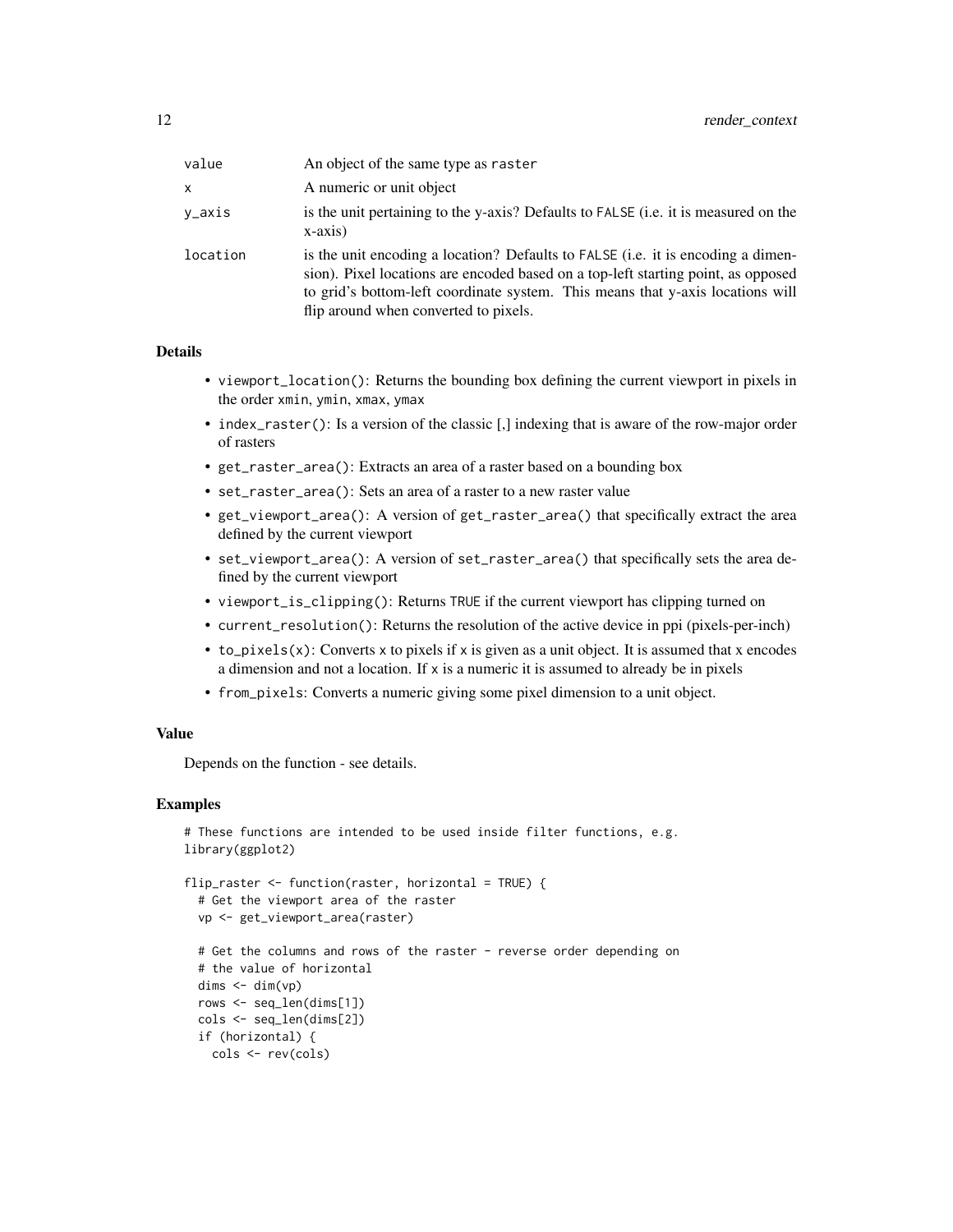```
} else {
   rows <- rev(rows)
 }
 # change the order of columns or rows in the viewport raster
 vp <- index_raster(vp, cols, rows)
 # Assign the modified viewport back
 set_viewport_area(raster, vp)
}
ggplot() +
 with_custom(
   geom_text(aes(0.5, 0.75, label = 'Flippediflop!'), size = 10),
   filter = flip_raster,
   horizontal = TRUE
 )
```
<span id="page-12-1"></span>with\_blend *Blend a layer with a reference*

# Description

This filter blends the layer with a reference according to one of many rules as laid out in the *Details* section.

# Usage

```
with_blend(
  x,
 bg_layer,
 blend_type = "over",
  flip_order = FALSE,
  alpha = NA,
  ...
)
```
# Arguments

| <b>X</b>   | A ggplot2 layer object, a ggplot, a grob, or a character string naming a filter                                                                                   |
|------------|-------------------------------------------------------------------------------------------------------------------------------------------------------------------|
| bg_layer   | The background layer to use. Can either be a string identifying a registered filter,<br>or a raster object. The map will be resized to match the dimensions of x. |
| blend_type | The type of blending to perform. See <i>Details</i>                                                                                                               |
| flip_order | Should the order of the background and the overlay be flipped so that bg_layer<br>is treated as being on top and x being below.                                   |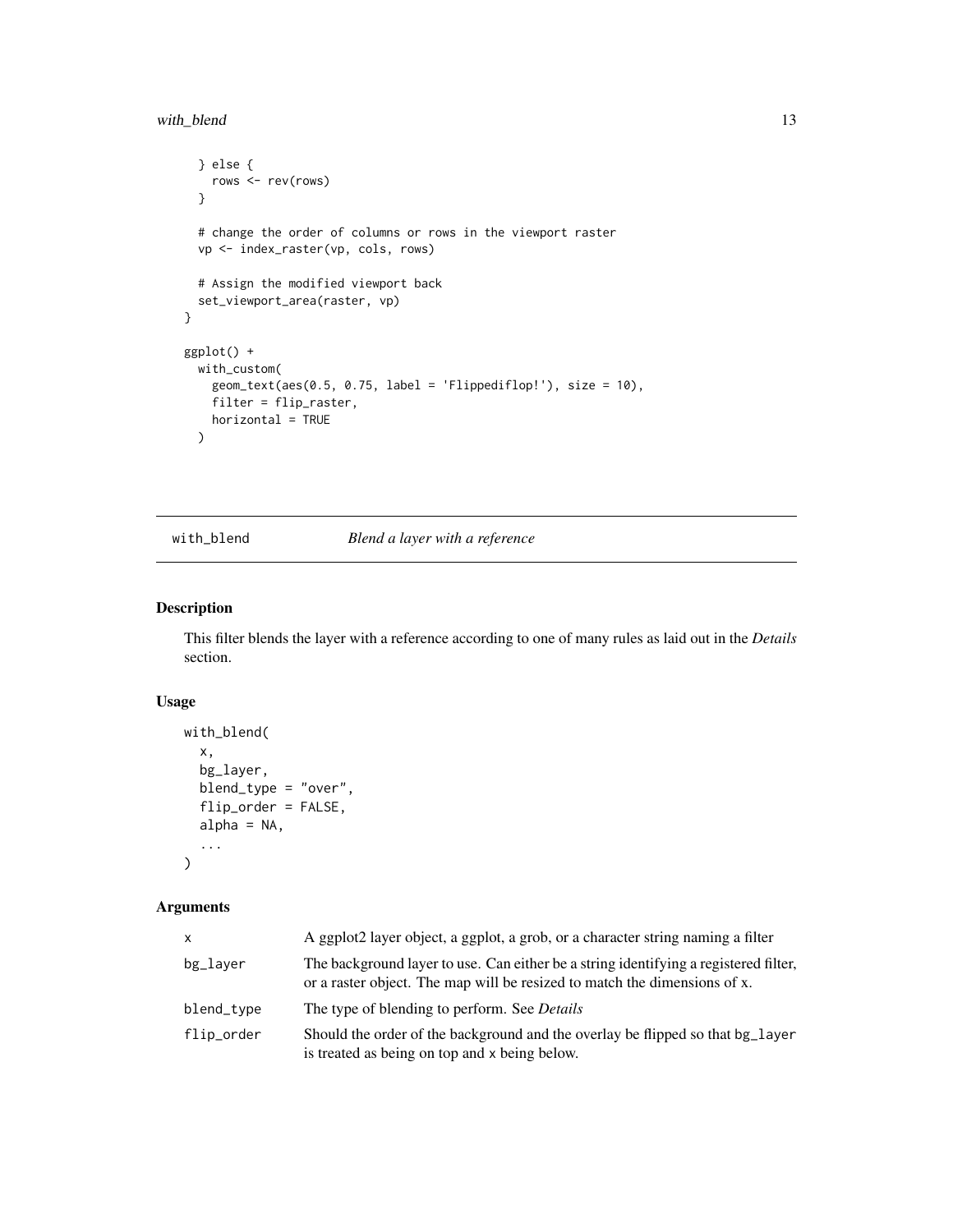<span id="page-13-0"></span>

| alpha   | For non-Duff-Porter blends the alpha channel may become modified. This argu-                                                       |
|---------|------------------------------------------------------------------------------------------------------------------------------------|
|         | ment can be used to set the resulting alpha channel to that of the source ("src")<br>or destination ("dst")                        |
| $\cdot$ | Arguments to be passed on to methods. See the documentation of supported<br>object for a description of object specific arguments. |

#### Details

Two images can be blended in a variety of ways as described below. In the following *source* will refer to the top-most image, and *destination* to the bottom-most image. Note that which is which can be controlled with the flip\_order argument.

## Duff-Porter alpha blend modes:

This is a set of well-defined blend types for composing two images, taking their opacity into account:

- "source": Completely disregards the destination, leaving only the source
- "destination": Completely disregards the source, leaving only the destination
- "clear": Disregards both destination and source
- "xor": Composes source on top of destination, setting shared areas to transparent
- "over": Composes source on top of destination
- "in": Shows source, but only where the destination is opaque
- "out": Shows source but only where the destination is transparent
- "atop": Composes source on top of destination, keeping the transparency of destination
- "copy": Like source, but will only affect the area occupied by the source image

# Mathmathical blend modes:

These blend modes perform often complex channel operations based on the different channel values in the source and destination:

- "multiply": Multiplies the channel values of source and destination together (after scaling them to 0-1) to obtain new channel values
- "screen": As multiply except that the channels are scaled to 1-0 before multiplication, and the result is reversed again before being used
- "bumpmap": Like multiple, except source is converted to greyscale first
- "divide": Divide the channel values in source by the channel values in destination
- "plus": Add the channel values together *including the alpha channel*
- "minus": Subtracts the destination channels from the source channels
- "modulus\_plus": As plus, but overflow will wrap around instead of being capped
- "modulus\_minus": As minus but overflow (underflow) will wrap around instead of being capped
- "difference": Takes the absolute difference in channel values between source and destination
- "exclusion": source + destination -2\*source\*destination. A sort of averaged difference
- "lighten": Will pick the lightest pixel at each pixel
- "darken": Will pick the darkest pixel at each pixel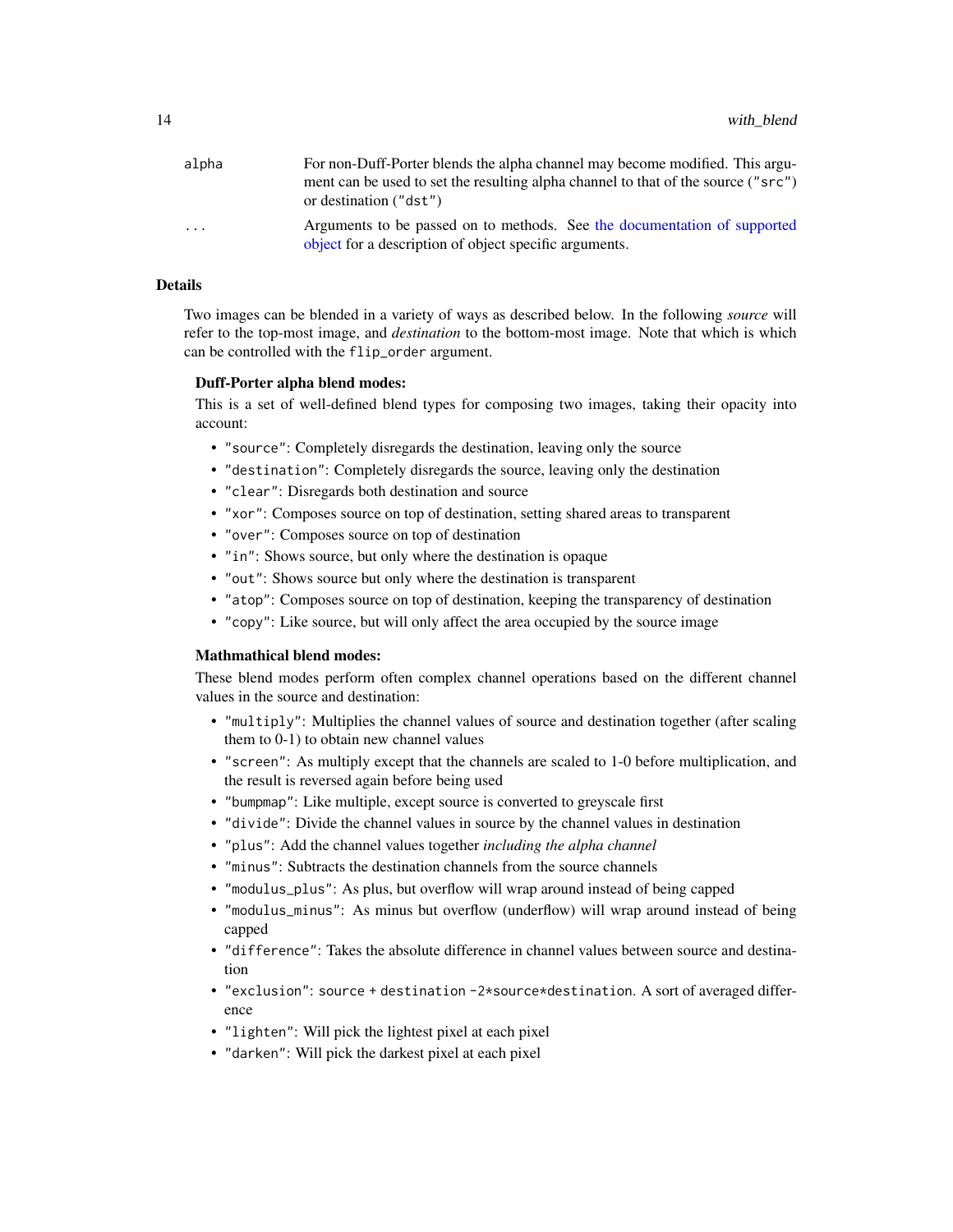- <span id="page-14-0"></span>• "lighten\_intensity": Will pick the most intense colour at each pixel
- "darken\_intensity": Will pick the least intense colour at each pixel

#### Lighting blend modes:

These blend modes are designed to provide different lighting effects:

- "overlay": Simultaneously multiplies and screens at the same time based on the colour values of the destination. Will colorize midtones in the destination with the source
- "hard\_light": The inverse of overlay (i.e. the source acts as the destination and vice versa)
- "soft\_light": Like overlay but will extent the range of colorization past the midtones
- "pegtop\_light": Like soft-light, but without any discontinuity in the blend
- "linear\_light": Combines dodging and burning so that the destination will be dodged (lightened) when the source is light and burned (darkened) when the source is dark
- "vivid\_light": A refinement of linear-light that better avoids shading intense colours
- "pin\_light": Preserves midtones of the destination and only shades lighter and darker parts, resulting in harsh, contrasty lightning.
- "linear\_dodge": Lighten the destination if the source is light
- "linear\_burn": Darked the destination if the source is dark
- "color\_dodge": Like linear-dodge, but preserves blacks in the destination image
- "color\_burn": Like linear-burn but preserve whites in the destination image

# Channel copying blends:

These blend modes copies a single channel from the source to the destination

- "copy\_opacity": Will set the opacity of destination to the grayscale version of source. To copy the opacity of source into destination use blend\_type = "in" with flip\_order = TRUE.
- "copy\_red": Copies the red channel in source into the red channel in destination
- "copy\_green": Copies the green channel in source into the green channel in destination
- "copy\_blue": Copies the blue channel in source into the blue channel in destination
- "hue": Replaces the hue of the destination with the hue of the source
- "saturate": Replaces the saturation of the destination with the saturation of the source
- "luminize": Replaces the luminance of the destination with the luminance of the source
- "colorize": Combines hue and saturate

# Special blends:

• "unique": Only keep pixels in the source that differ from the destination.

The above is obviously a very quick overview. More information can be found in [https://](https://legacy.imagemagick.org/Usage/compose/) [legacy.imagemagick.org/Usage/compose/](https://legacy.imagemagick.org/Usage/compose/)

#### Value

Depending on the input, either a grob, Layer, list of Layers, guide, or element object. Assume the output can be used in the same context as the input.

# See Also

Other blend filters: [with\\_blend\\_custom\(](#page-15-1)), [with\\_interpolate\(](#page-24-1)), [with\\_mask\(](#page-26-1))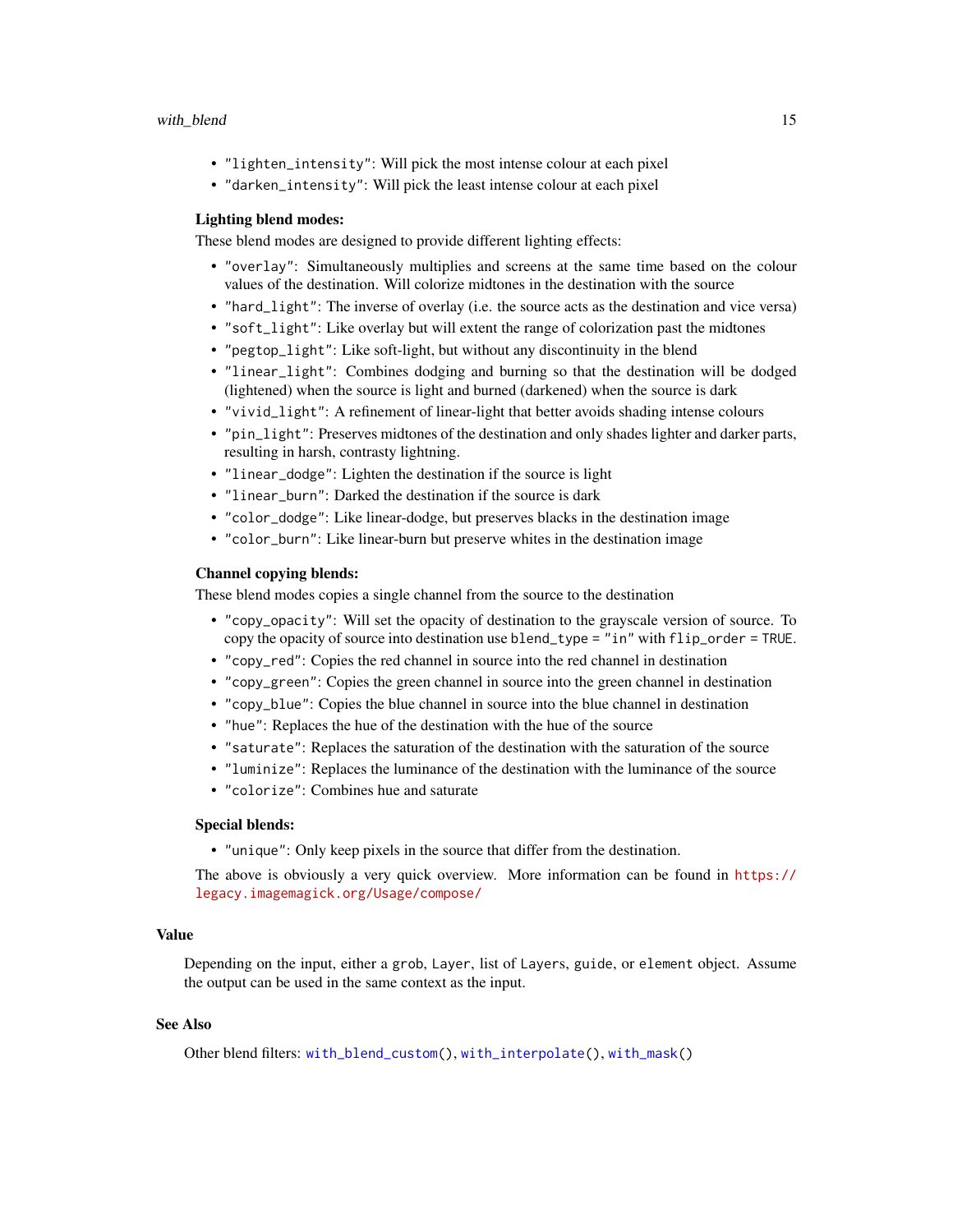# Examples

```
library(ggplot2)
ggplot() +
  as_reference(
   geom_text(aes(0.5, 0.5, label = 'Blend Modes!'), size = 10, fontface = 'bold'),
   id = "text") +with_blend(
    geom_polygon(aes(c(0, 1, 1), c(0, 0, 1)), colour = NA, fill = 'magenta'),
   bg_layer = "text",
   blend_type = 'xor'
  )
```
<span id="page-15-1"></span>with\_blend\_custom *Create a custom blend type*

#### Description

Many of the blend types available in [with\\_blend\(\)](#page-12-1) are variations over the formula:  $a*src*dst +$ b\*src + c\*dst + d, where src stands for the channel value in the source image and dst stands for the destination image (the background). Multiply is e.g. defined as a:1, b:0, c:0, d:0. This filter gives you free reign over setting the coefficient of the blend calculation.

#### Usage

```
with_blend_custom(
  x,
  bg_layer,
  a = 0,b = 0.
  c = 0,
  d = 0,
  flip_order = FALSE,
  alpha = NA,
  ...
\mathcal{L}
```
#### Arguments

| <b>X</b>   | A ggplot2 layer object, a ggplot, a grob, or a character string naming a filter                                                                                   |
|------------|-------------------------------------------------------------------------------------------------------------------------------------------------------------------|
| bg_laver   | The background layer to use. Can either be a string identifying a registered filter,<br>or a raster object. The map will be resized to match the dimensions of x. |
| a, b, c, d | The coefficients defining the blend operation                                                                                                                     |
| flip_order | Should the order of the background and the overlay be flipped so that bg_layer<br>is treated as being on top and x being below.                                   |

<span id="page-15-0"></span>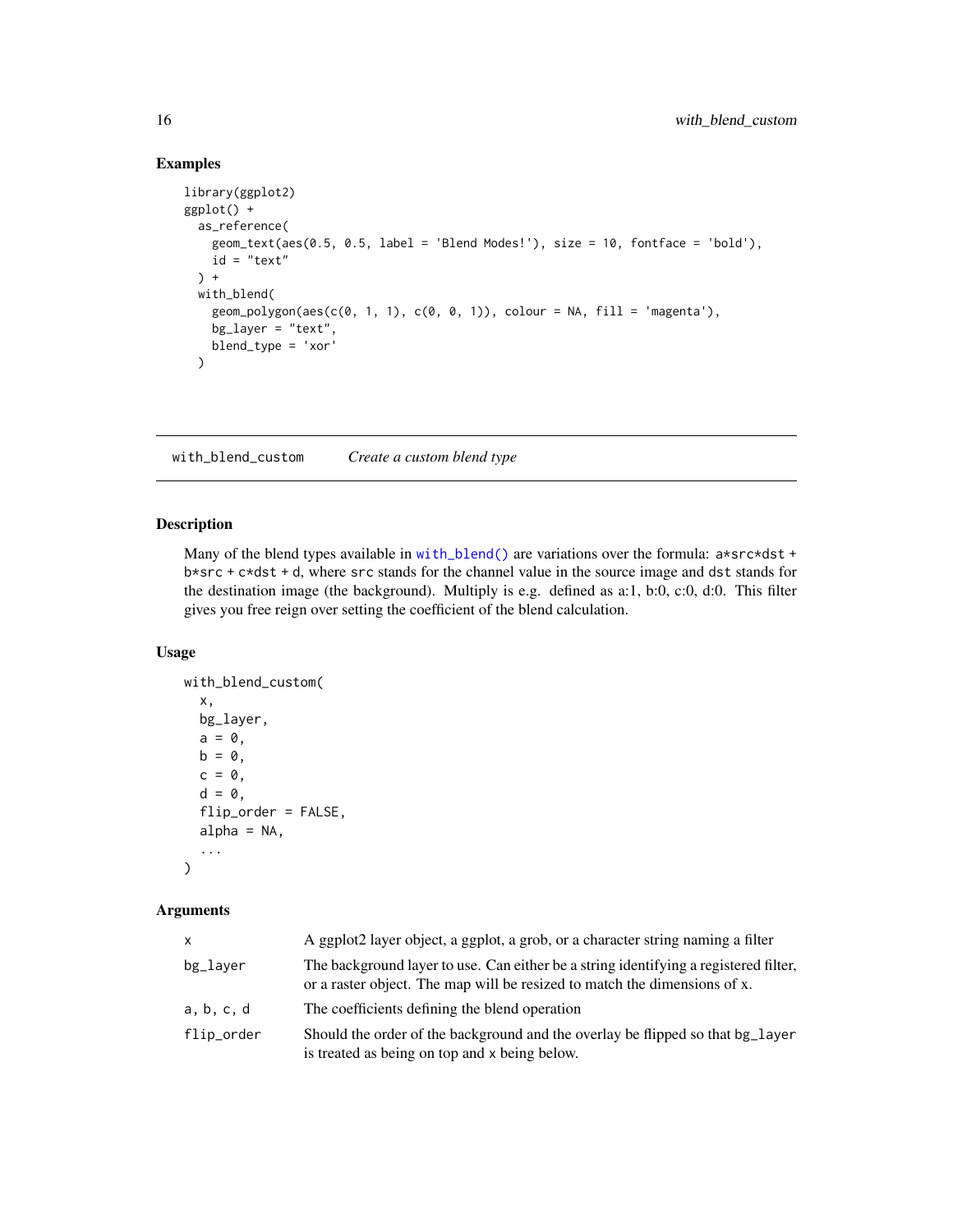<span id="page-16-0"></span>

| alpha | For non-Duff-Porter blends the alpha channel may become modified. This argu-                                                       |
|-------|------------------------------------------------------------------------------------------------------------------------------------|
|       | ment can be used to set the resulting alpha channel to that of the source ("src")                                                  |
|       | or destination ("dst")                                                                                                             |
| .     | Arguments to be passed on to methods. See the documentation of supported<br>object for a description of object specific arguments. |

### Value

Depending on the input, either a grob, Layer, list of Layers, guide, or element object. Assume the output can be used in the same context as the input.

# See Also

Other blend filters: [with\\_blend\(](#page-12-1)), [with\\_interpolate\(](#page-24-1)), [with\\_mask\(](#page-26-1))

# Examples

```
library(ggplot2)
ggplot(mpg, aes(class, hwy)) +
  as_reference(geom_boxplot(fill = 'green'), 'box') +
  with_blend_custom(geom_point(colour = 'red'),
                    bg_layer = 'box', a = -0.5, b = 1, c = 1)
```

|  |  | with_bloom |
|--|--|------------|
|  |  |            |

Apply bloom to your layer

# Description

Bloom is the effect of strong light sources spilling over into neighbouring dark areas. It is used a lot in video games and movies to give the effect of strong light, even though the monitor is not itself capable of showing light at that strength.

### Usage

```
with_bloom(
  x,
  threshold_lower = 80,
  threshold_upper = 100,
  sigma = 5,
  strength = 1,
  keep_alpha = TRUE,
  ...
\mathcal{E}
```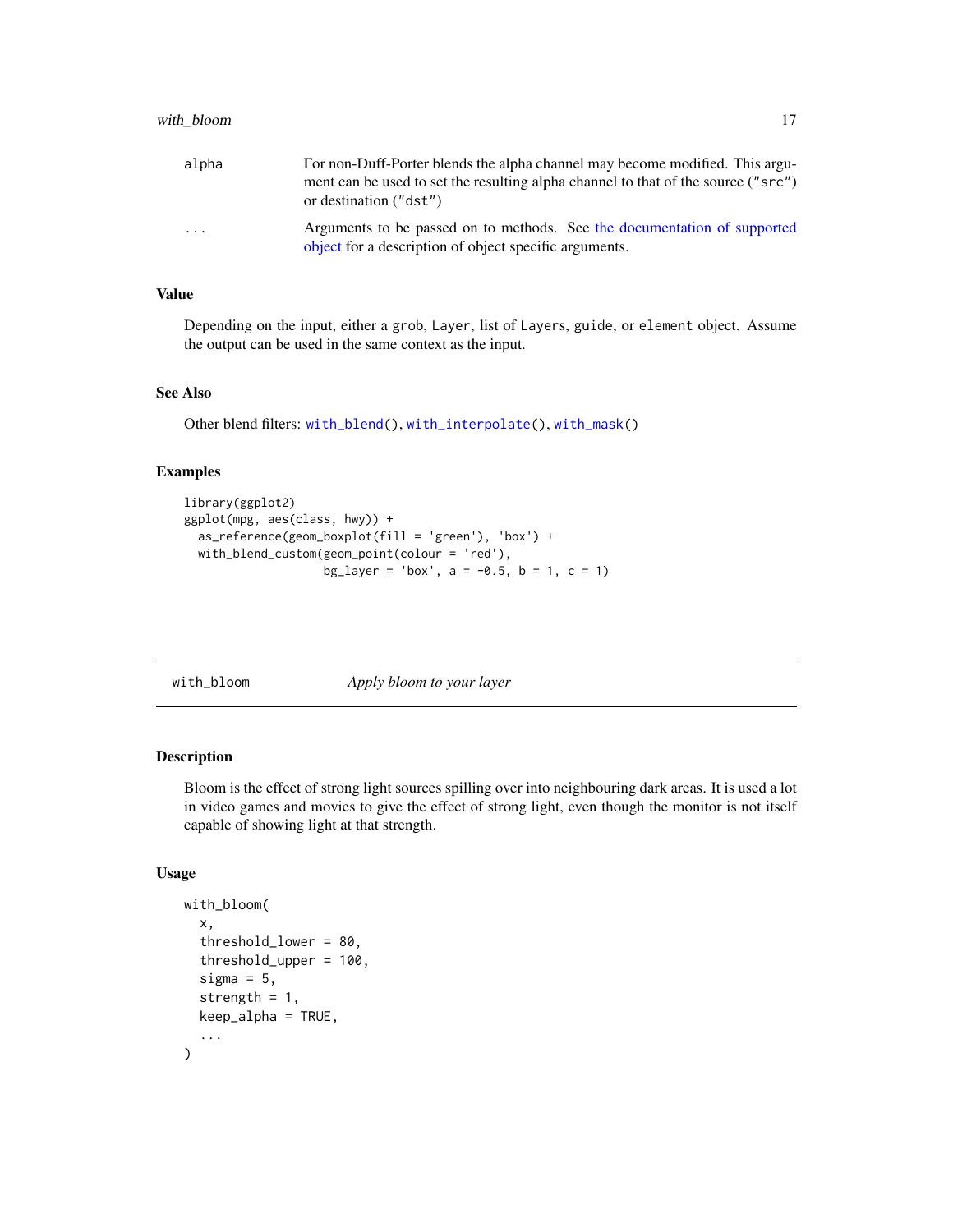# <span id="page-17-0"></span>Arguments

| x          | A ggplot2 layer object, a ggplot, a grob, or a character string naming a filter                                                                                                                                                                                                       |
|------------|---------------------------------------------------------------------------------------------------------------------------------------------------------------------------------------------------------------------------------------------------------------------------------------|
|            | threshold_lower, threshold_upper                                                                                                                                                                                                                                                      |
|            | The lowest channel value to consider emitting light and the highest channel<br>value that should be considered maximum light strength, given in percent                                                                                                                               |
| sigma      | The standard deviation of the gaussian kernel used for the bloom. Will affect the<br>size of the halo around light objects                                                                                                                                                            |
| strength   | A value between 0 and 1 to use for changing the strength of the effect.                                                                                                                                                                                                               |
| keep_alpha | Should the alpha channel of the layer be kept, effectively limiting the bloom<br>effect to the filtered layer. Setting this to false will allow the bloom to spill out to<br>the background, but since it is not being blended correctly with the background<br>the effect looks off. |
| .          | Arguments to be passed on to methods. See the documentation of supported<br>object for a description of object specific arguments.                                                                                                                                                    |

# Value

Depending on the input, either a grob, Layer, list of Layers, guide, or element object. Assume the output can be used in the same context as the input.

#### Examples

```
library(ggplot2)
points <- data.frame(
  x = runif(1000),
 y = runif(1000),
 col = runif(1000)
)
ggplot(points, aes(x, y, colour = col)) +with_bloom(
   geom_point(size = 10),
  ) +
  scale_colour_continuous(type = 'viridis')
```
<span id="page-17-1"></span>with\_blur *Apply a gaussian blur to your layer*

# Description

This filter adds a blur to the provided ggplot layer. The amount of blur can be controlled and the result can optionally be put underneath the original layer.

#### Usage

with\_blur(x, sigma =  $0.5$ , stack = FALSE, ...)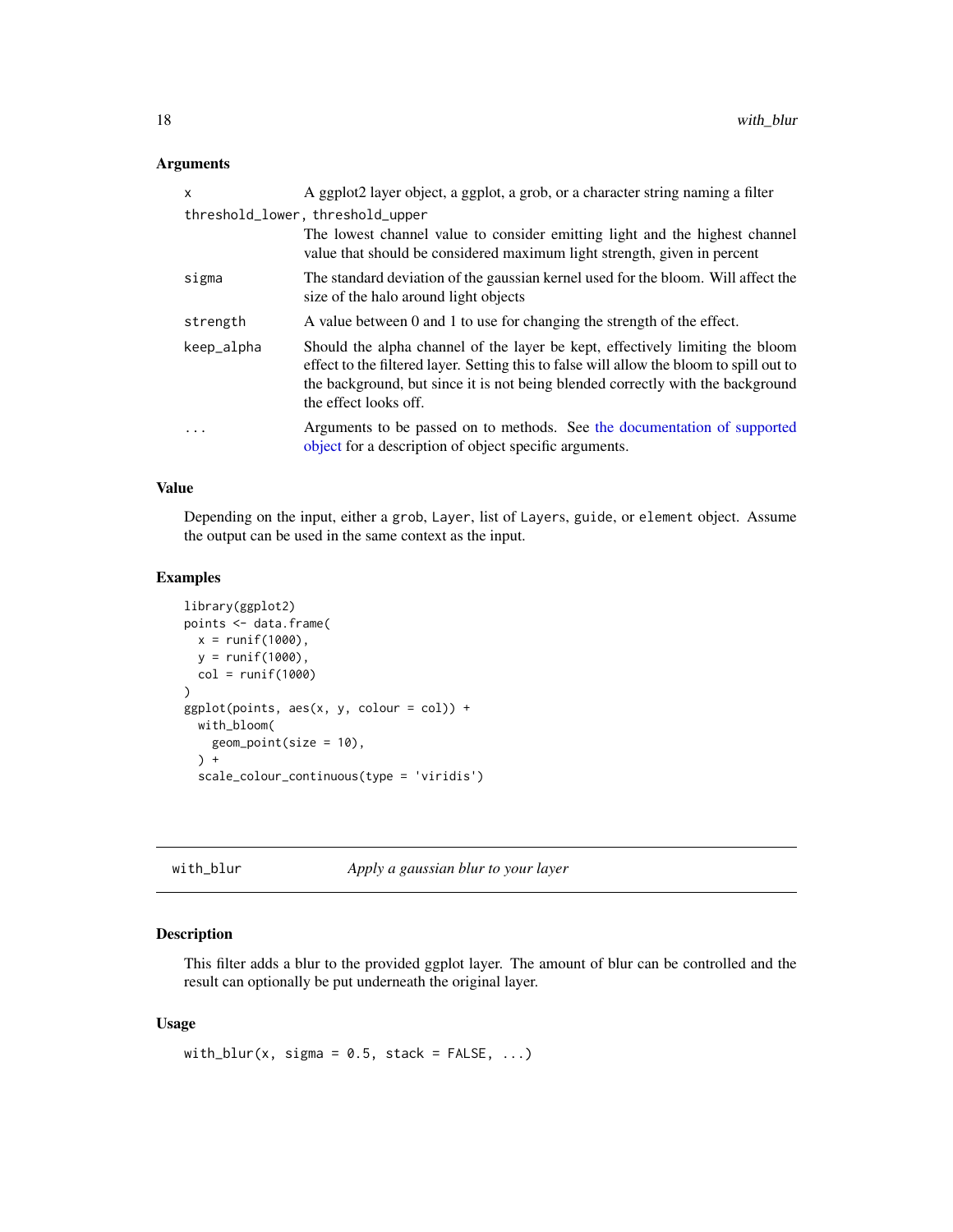#### <span id="page-18-0"></span>Arguments

| $\mathsf{x}$ | A ggplot2 layer object, a ggplot, a grob, or a character string naming a filter                                                                                                                                                  |
|--------------|----------------------------------------------------------------------------------------------------------------------------------------------------------------------------------------------------------------------------------|
| sigma        | The standard deviation of the gaussian kernel. Increase it to apply more blurring.<br>If a numeric it will be interpreted as given in pixels. If a unit object it will<br>automatically be converted to pixels at rendering time |
| stack        | Should the original layer be placed on top?                                                                                                                                                                                      |
| $\cdot$      | Arguments to be passed on to methods. See the documentation of supported<br>object for a description of object specific arguments.                                                                                               |

# Value

Depending on the input, either a grob, Layer, list of Layers, guide, or element object. Assume the output can be used in the same context as the input.

# See Also

Other blur filters: [with\\_motion\\_blur\(](#page-27-1)), [with\\_variable\\_blur\(](#page-33-1))

# Examples

```
library(ggplot2)
ggplot(mtcars, aes(mpg, disp)) +
  with_blur(geom_point(data = mtcars, size = 3), sigma = 3)
```
<span id="page-18-1"></span>with\_circle\_dither *Dither image using a threshold dithering map*

# Description

These filters reduces the number of colours in your layer and uses various threshold maps along with a dithering algorithm to disperse colour error.

# Usage

```
with_circle_dither(
  x,
 map\_size = 7,
  levels = NULL,
 black = TRUE,
  colourspace = "sRGB",
 offset = NULL,
  ...
)
with_custom_dither(
```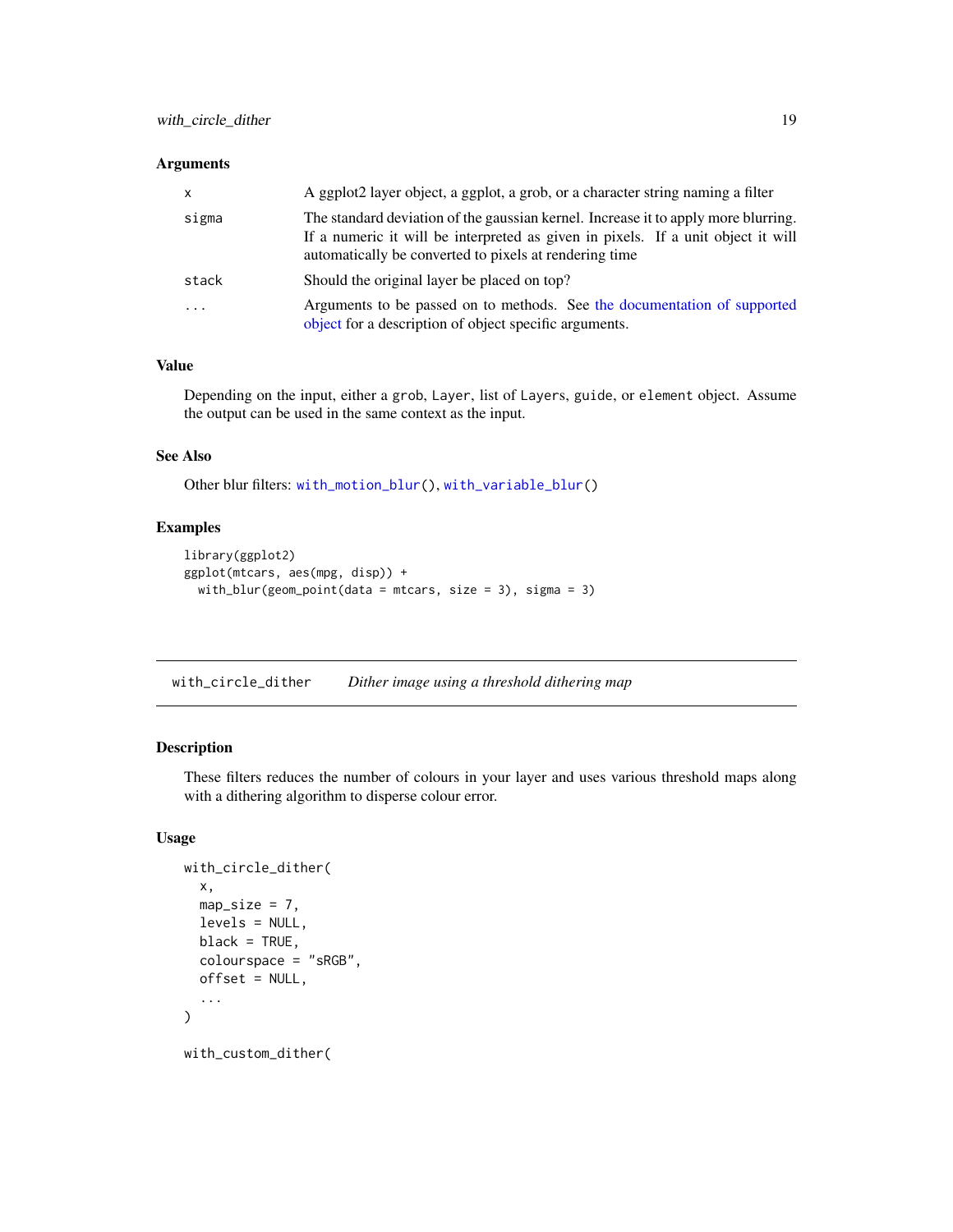```
x,
 map = "checks",
 levels = NULL,
 colourspace = "sRGB",
 offset = NULL,...
\mathcal{L}with_halftone_dither(
  x,
 map\_size = 8,
 levels = NULL,
 angled = TRUE,
 colourspace = "sRGB",
 offset = NULL,
  ...
)
```
with\_ordered\_dither(x, map\_size = 8, levels = NULL, colourspace = "sRGB", ...)

# Arguments

| X           | A ggplot2 layer object, a ggplot, a grob, or a character string naming a filter                                                                                                                    |
|-------------|----------------------------------------------------------------------------------------------------------------------------------------------------------------------------------------------------|
| map_size    | One of 2, 3, 4, or 8. Sets the threshold map used for dithering. The larger, the<br>better approximation of the input colours                                                                      |
| levels      | The number of threshold levels in each channel. Either a single integer to set the<br>same number of levels in each channel, or 3 values to set the levels individually<br>for each colour channel |
| black       | Should the map consist of dark circles expanding into the light, or the reverse                                                                                                                    |
| colourspace | In which colourspace should the dithering be calculated                                                                                                                                            |
| offset      | The angle offset between the colour channels                                                                                                                                                       |
| .           | Arguments to be passed on to methods. See the documentation of supported<br>object for a description of object specific arguments.                                                                 |
| map         | The name of the threshold map to use as understood by magick: : image_ordered_dither()                                                                                                             |
| angled      | Should the halftone pattern be at an angle or orthogonal                                                                                                                                           |

# Value

Depending on the input, either a grob, Layer, list of Layers, guide, or element object. Assume the output can be used in the same context as the input.

# See Also

Other dithering filters: [with\\_dither\(](#page-22-1))

<span id="page-19-0"></span>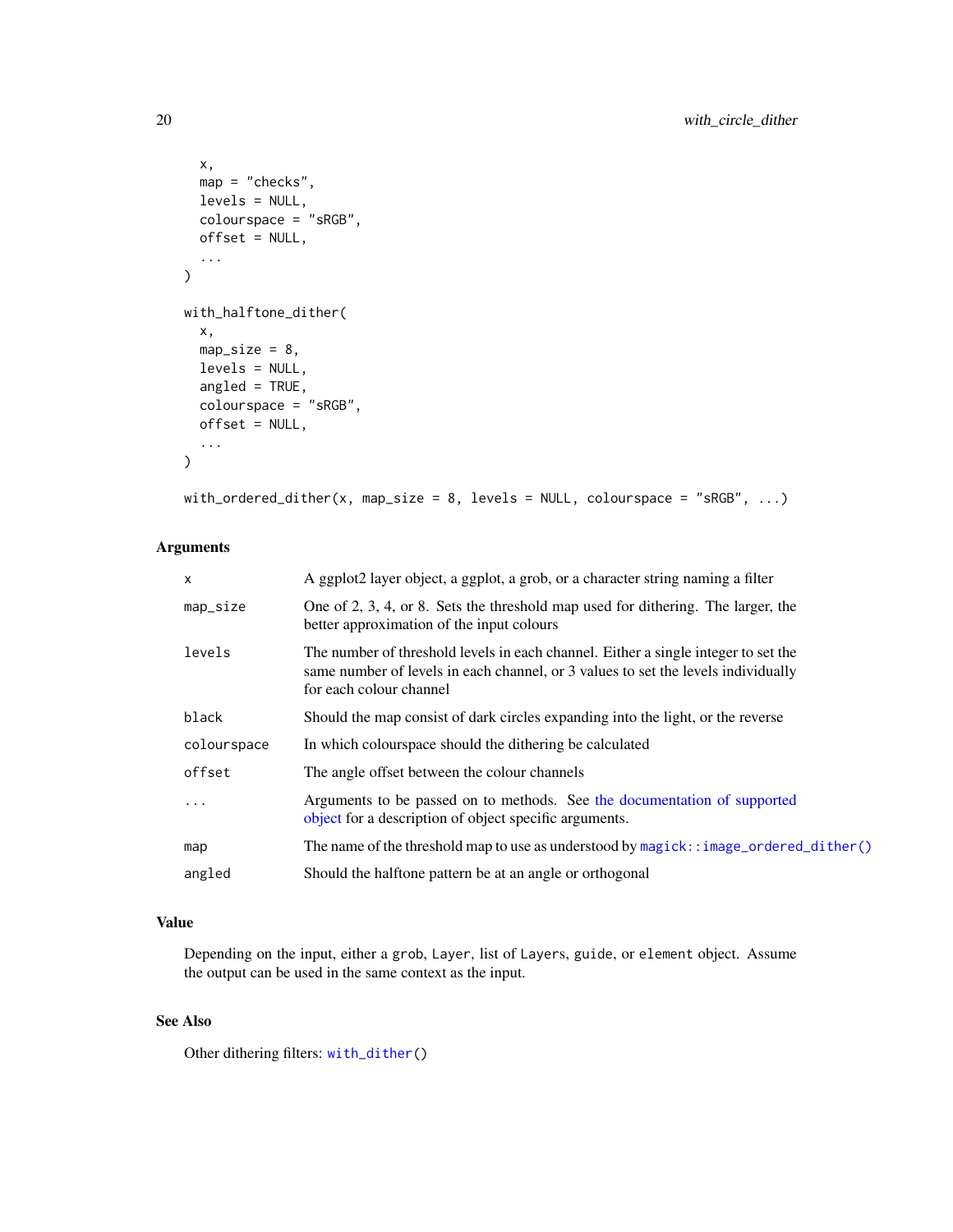# <span id="page-20-0"></span>with\_custom 21

# Examples

```
library(ggplot2)
# Ordered dither
ggplot(faithfuld, aes(waiting, eruptions)) +
 with_ordered_dither(
   geom_raster(aes(fill = density), interpolate = TRUE)
 ) +scale_fill_continuous(type = 'viridis')
# Halftone dither
ggplot(faithfuld, aes(waiting, eruptions)) +
 with_halftone_dither(
   geom_raster(aes(fill = density), interpolate = TRUE)
 ) +
 scale_fill_continuous(type = 'viridis')
# Circle dither with offset
ggplot(faithfuld, aes(waiting, eruptions)) +
 with_circle_dither(
   geom_raster(aes(fill = density), interpolate = TRUE),
   offset = 29,
   colourspace = 'cmyk'
 ) +scale_fill_continuous(type = 'viridis')
```
<span id="page-20-1"></span>with\_custom *Apply a custom filter*

#### **Description**

This function allows you to apply a custom filtering function to a layer. The function must take a nativeRaster object as the first argument along with any other arguments passed to .... Be aware that the raster spans the full device size and not just the viewport currently rendered to. This is because graphics may extend outside of the viewport depending on the clipping settings. You can use [get\\_viewport\\_area\(\)](#page-10-1) along with all the other raster helpers provided by ggfx to facilitate working with the input raster. See the example below for some inspiration.

### Usage

with\_custom(x, filter, ...)

#### Arguments

|                         | A ggplot2 layer object, a ggplot, a grob, or a character string naming a filter |
|-------------------------|---------------------------------------------------------------------------------|
| filter                  | A function taking a native Raster object as the first argument along with what- |
|                         | ever you pass in to $\dots$                                                     |
| $\cdot$ $\cdot$ $\cdot$ | Additional arguments to filter                                                  |
|                         |                                                                                 |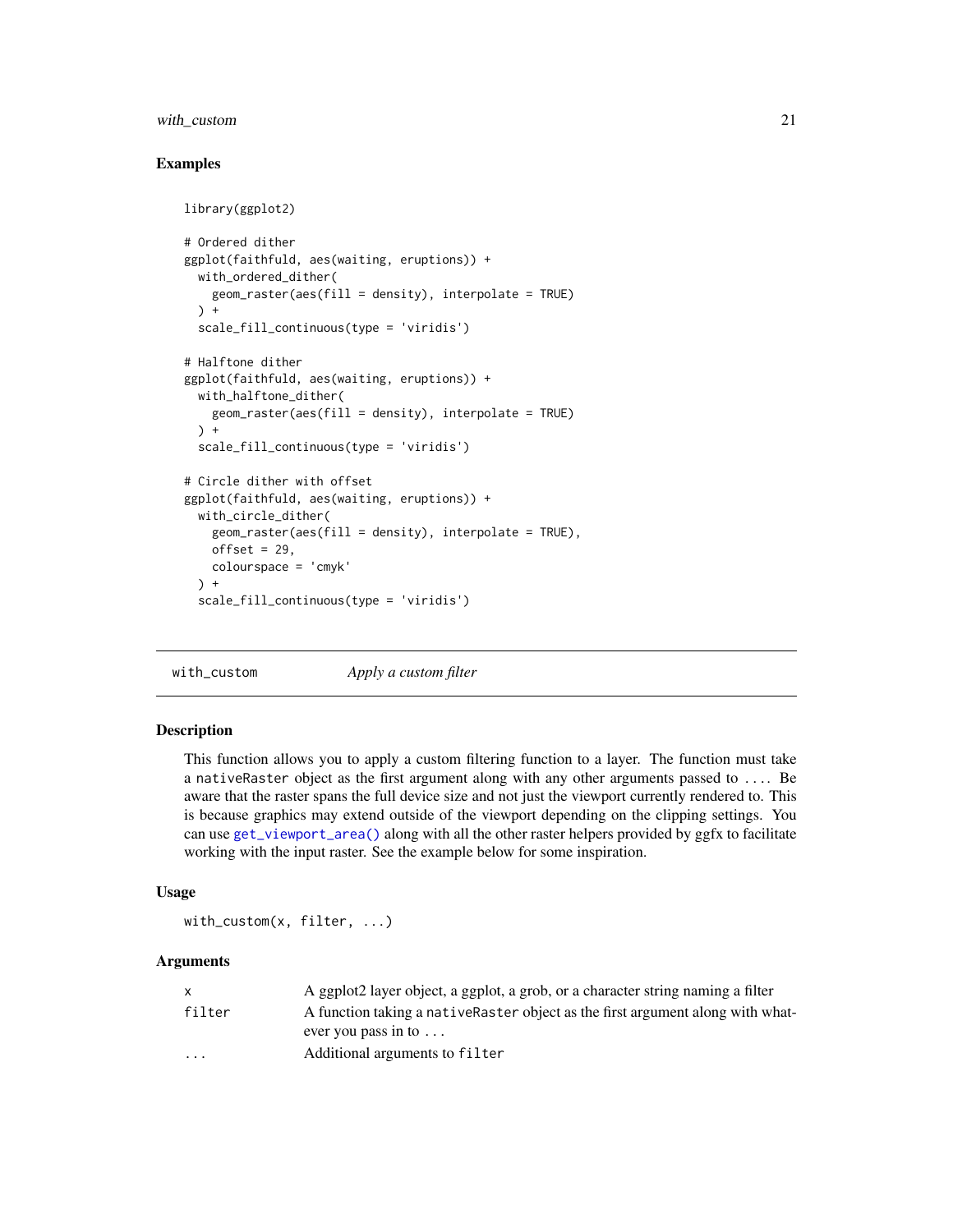# <span id="page-21-0"></span>Value

Depending on the input, either a grob, Layer, list of Layers, guide, or element object. Assume the output can be used in the same context as the input.

#### Examples

```
library(ggplot2)
flip_raster <- function(raster, horizontal = TRUE) {
  # Get the viewport area of the raster
  vp <- get_viewport_area(raster)
  # Get the columns and rows of the raster - reverse order depending on
  # the value of horizontal
  \text{dim } s \leftarrow \text{dim}(vp)rows <- seq_len(dims[1])
  cols <- seq_len(dims[2])
  if (horizontal) {
    cols <- rev(cols)
  } else {
    rows <- rev(rows)
  }
  # change the order of columns or rows in the viewport raster
  vp <- index_raster(vp, cols, rows)
  # Assign the modified viewport back
  set_viewport_area(raster, vp)
}
ggplot() +
  with_custom(
    geom\_text(aes(0.5, 0.75, label = 'Flippediflop!'), size = 10),filter = flip_raster,
    horizontal = TRUE
  \lambdaggplot() +
  with_custom(
    geom_text(aes(0.5, 0.75, label = 'Flippediflop!'), size = 10),
    filter = flip_raster,
    horizontal = FALSE
  )
```
<span id="page-21-1"></span>with\_displacement *Apply a displacement map to a layer*

# Description

This filter displaces the pixels based on the colour values of another layer or raster object. As such it can be used to distort the content of the layer.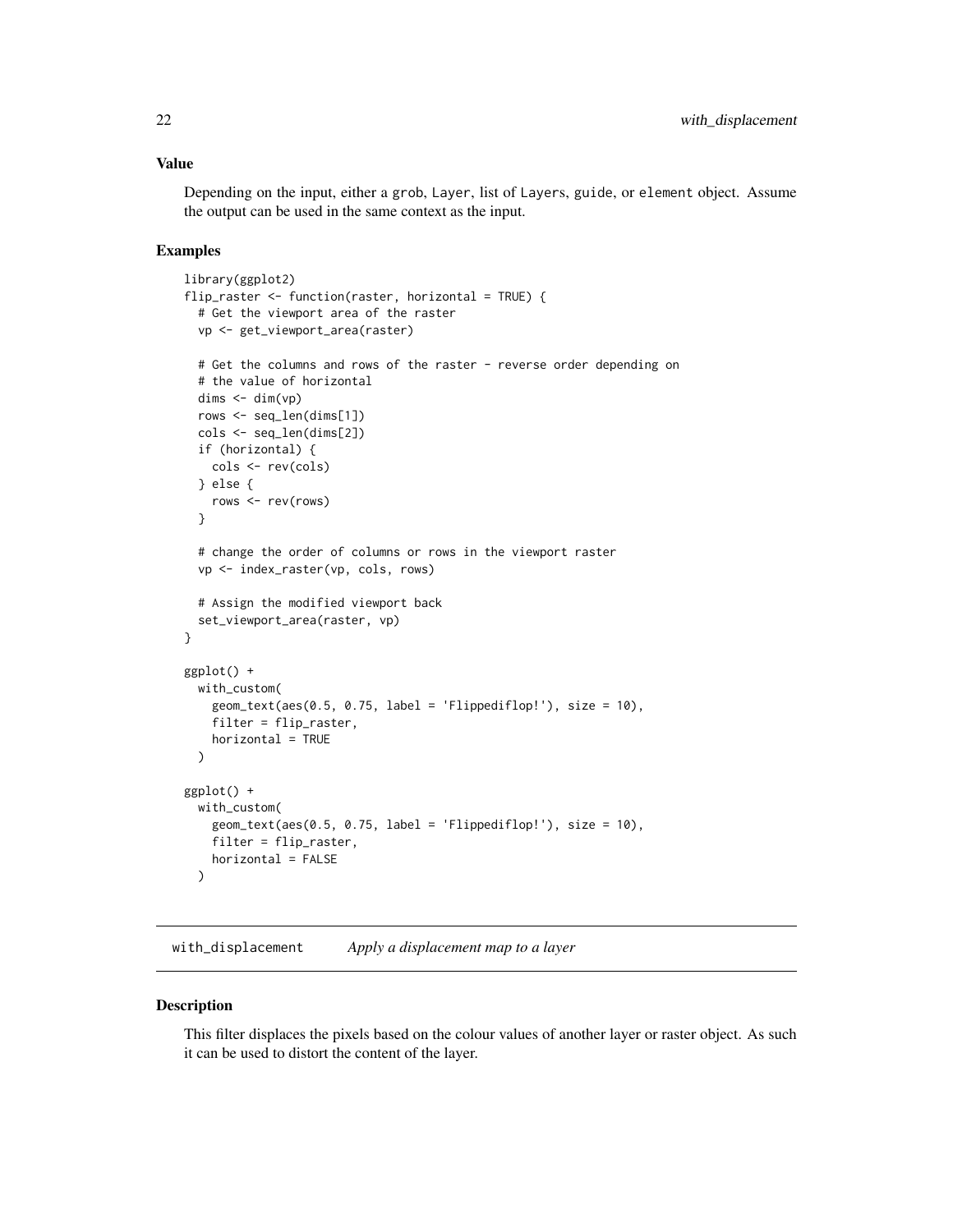# <span id="page-22-0"></span>with\_dither 23

#### Usage

```
with_displacement(x, x_map, y_map = x_map, x_scale = 1, y_scale = x_scale, ...)
```
#### Arguments

| $\mathsf{x}$     | A ggplot2 layer object, a ggplot, a grob, or a character string naming a filter                                                                                                                                                                                 |
|------------------|-----------------------------------------------------------------------------------------------------------------------------------------------------------------------------------------------------------------------------------------------------------------|
| x_map, y_map     | The displacement maps to use. Can either be a string identifying a registered<br>filter, or a raster object. The maps will be resized to match the dimensions of x.<br>Only one channel will be used - see the docs on channels for info on how to set<br>them. |
| x_scale, y_scale |                                                                                                                                                                                                                                                                 |
|                  | How much displacement should a maximal channel value correspond to? If a<br>numeric it will be interpreted as pixel dimensions. If a unit object it will be<br>converted to pixel dimension when rendered.                                                      |
| $\ddotsc$        | Arguments to be passed on to methods. See the documentation of supported<br>object for a description of object specific arguments.                                                                                                                              |

# Value

Depending on the input, either a grob, Layer, list of Layers, guide, or element object. Assume the output can be used in the same context as the input.

#### Examples

```
library(ggplot2)
ggplot() +
 as_reference(
   geom\_polygon(aes(c(0, 1, 1), c(0, 0, 1)), colour = NA, fill = 'magenta '),id = "displace_map"
 ) +with_displacement(
   geom_text(aes(0.5, 0.5, label = 'Displacements!'), size = 10),
   x_map = ch_red("displace_map"),
   y_map = ch_blue("displace_map"),
   x_scale = unit(0.025, 'npc'),
   y_scale = unit(0.025, 'npc')
 )
```
<span id="page-22-1"></span>with\_dither *Dither image using Floyd-Steinberg error correction dithering*

#### Description

This filter reduces the number of colours in your layer and uses the Floyd-Steinberg algorithm to even out the error introduced by the colour reduction.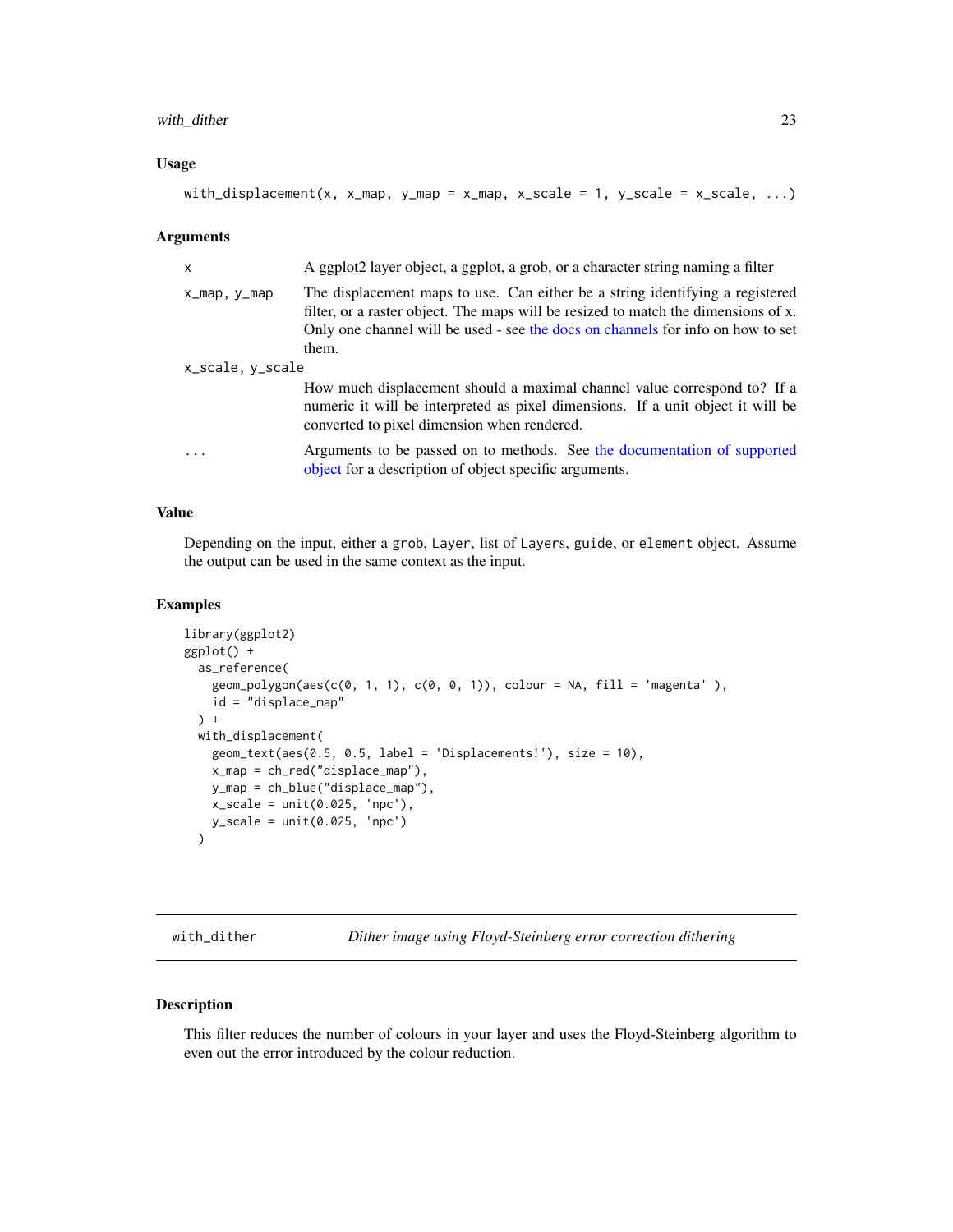#### <span id="page-23-0"></span>Usage

```
with_dither(x, max_colours = 256, colourspace = "sRGB", \ldots)
```
#### Arguments

| $\mathsf{x}$ | A ggplot2 layer object, a ggplot, a grob, or a character string naming a filter                                                    |
|--------------|------------------------------------------------------------------------------------------------------------------------------------|
| max_colours  | The maximum number of colours to use. The result may contain fewer colours<br>but never more.                                      |
| colourspace  | In which colourspace should the dithering be calculated                                                                            |
| $\cdots$     | Arguments to be passed on to methods. See the documentation of supported<br>object for a description of object specific arguments. |

# Value

Depending on the input, either a grob, Layer, list of Layers, guide, or element object. Assume the output can be used in the same context as the input.

#### See Also

Other dithering filters: [with\\_circle\\_dither\(](#page-18-1))

#### Examples

```
library(ggplot2)
ggplot(faithfuld, aes(waiting, eruptions)) +
  with_dither(
   geom_raster(aes(fill = density), interpolate = TRUE),
   max_colours = 10
  ) +scale_fill_continuous(type = 'viridis')
```
<span id="page-23-1"></span>with\_inner\_glow *Apply an inner glow to your layer*

# Description

This filter adds an inner glow to your layer with a specific colour and size. The best effect is often had by drawing the stroke separately so the glow is only applied to the fill.

#### Usage

```
with_inner_glow(x, colour = "black", sigma = 3, expand = 0, ...)
```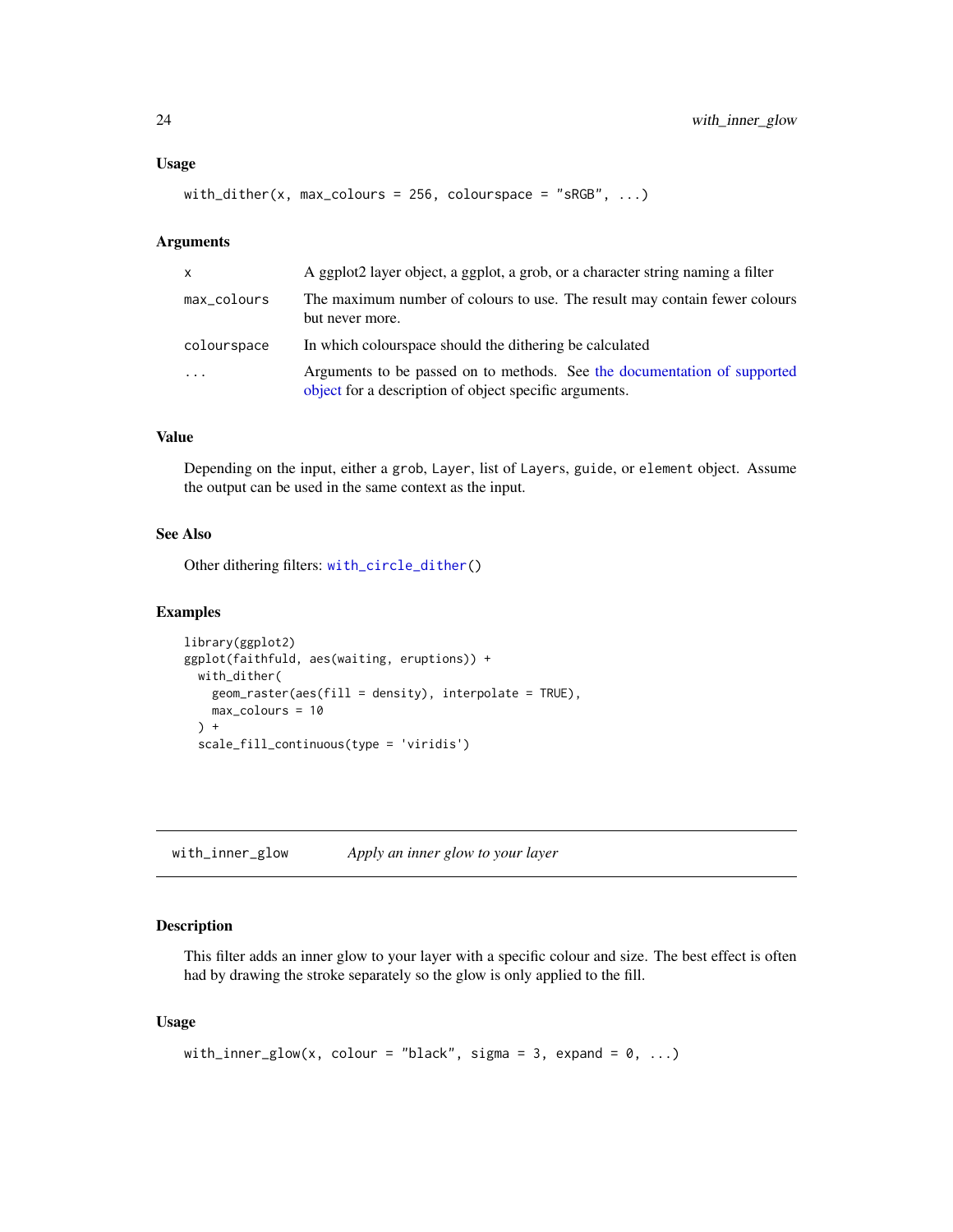# <span id="page-24-0"></span>with\_interpolate 25

#### **Arguments**

| $\mathsf{x}$            | A ggplot2 layer object, a ggplot, a grob, or a character string naming a filter                                                                                                                                                  |
|-------------------------|----------------------------------------------------------------------------------------------------------------------------------------------------------------------------------------------------------------------------------|
| colour                  | The colour of the glow                                                                                                                                                                                                           |
| sigma                   | The standard deviation of the gaussian kernel. Increase it to apply more blurring.<br>If a numeric it will be interpreted as given in pixels. If a unit object it will<br>automatically be converted to pixels at rendering time |
| expand                  | An added dilation to the glow mask before blurring it                                                                                                                                                                            |
| $\cdot$ $\cdot$ $\cdot$ | Arguments to be passed on to methods. See the documentation of supported<br>object for a description of object specific arguments.                                                                                               |

# Value

Depending on the input, either a grob, Layer, list of Layers, guide, or element object. Assume the output can be used in the same context as the input.

# See Also

Other glow filters: [with\\_outer\\_glow\(](#page-28-1))

#### Examples

```
library(ggplot2)
ggplot(mtcars, aes(as.factor(gear), disp)) +
 with_inner_glow(
   geom_boxplot(),
   colour = 'red',
   sigma = 10)
# This gives a red tone to the lines as well which may not be desirable
# This can be fixed by drawing fill and stroke separately
ggplot(mtcars, aes(as.factor(gear), disp)) +
 with_inner_glow(
   geom_boxplot(colour = NA),
   colour = 'red',
   sigma = 10) +
 geom_boxplot(fill = NA)
```
<span id="page-24-1"></span>with\_interpolate *Blend two layerrs together by averaging them out*

#### Description

Two layers can be blended together in the literal sense (not like [with\\_blend\(\)](#page-12-1)) so that the result is the average of the two. This is the purpose of with\_interpolate().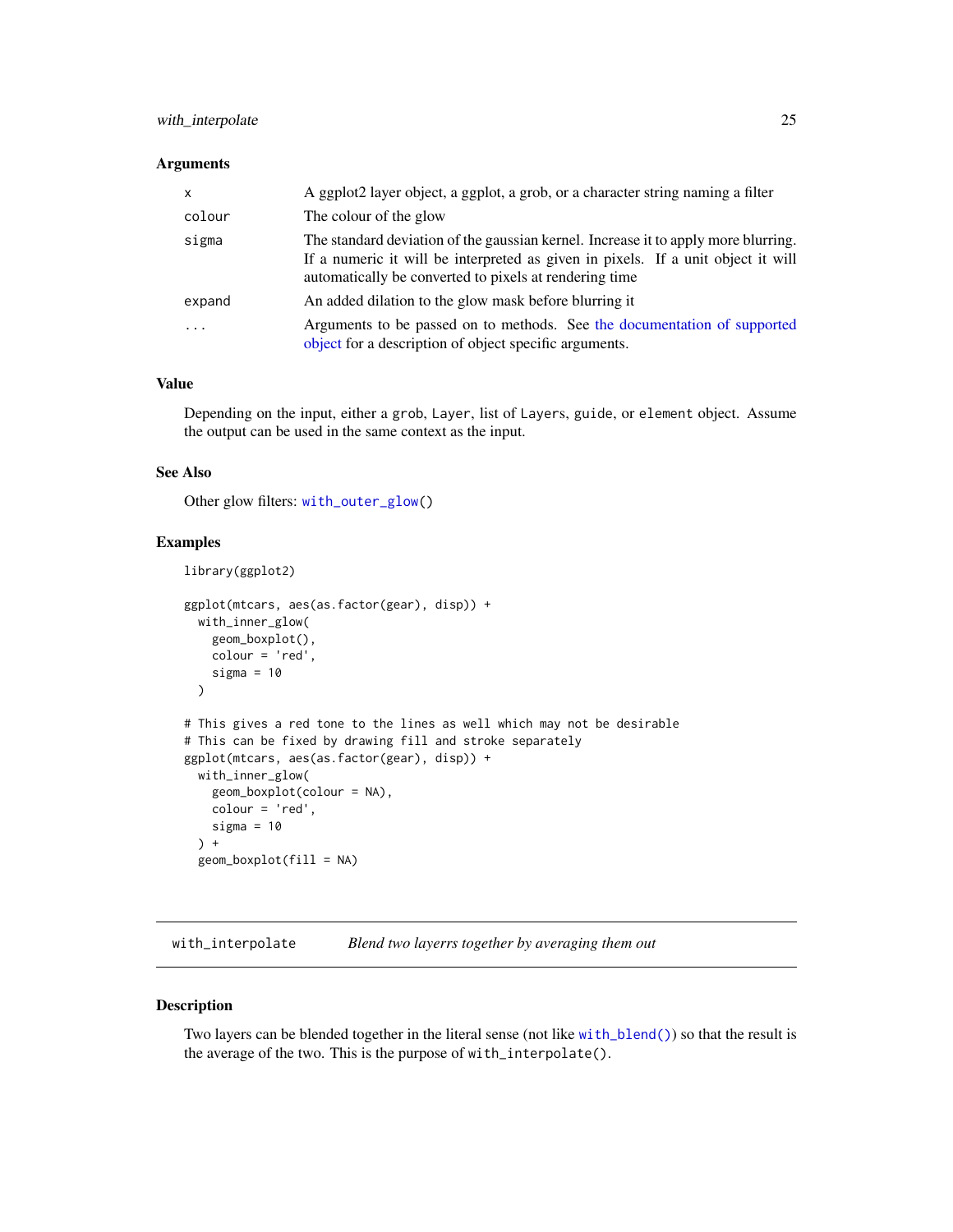#### <span id="page-25-0"></span>Usage

```
with_interpolate(x, bg_layer, src_percent, bg_percent = 100 - src_percent, ...)
```
#### Arguments

| $\mathsf{x}$            | A ggplot2 layer object, a ggplot, a grob, or a character string naming a filter                                                    |
|-------------------------|------------------------------------------------------------------------------------------------------------------------------------|
| bg_laver                | The layer to blend with                                                                                                            |
| src_percent, bg_percent |                                                                                                                                    |
|                         | The contribution of this layer and the background layer to the result. Should be                                                   |
|                         | between 0 and 100                                                                                                                  |
| $\cdot$ $\cdot$ $\cdot$ | Arguments to be passed on to methods. See the documentation of supported<br>object for a description of object specific arguments. |

# Value

Depending on the input, either a grob, Layer, list of Layers, guide, or element object. Assume the output can be used in the same context as the input.

# See Also

Other blend filters: [with\\_blend\\_custom\(](#page-15-1)), [with\\_blend\(](#page-12-1)), [with\\_mask\(](#page-26-1))

# Examples

```
library(ggplot2)
ggplot(mpg, aes(class, hwy)) +
  as_reference(geom_boxplot(), 'box') +
  with_interpolate(geom_point(), bg_layer = 'box', src_percent = 70)
```
with\_kernel *Apply a gaussian blur to your layer*

# Description

This filter allows you to apply a custom kernel to your layer, thus giving you more control than e.g. [with\\_blur\(\)](#page-17-1) which is also applying a kernel.

# Usage

```
with_kernel(
  x,
  kernel = "Gaussian:0x2",
  iterations = 1,
  scaling = NULL,
  bias = NULL,
  stack = FALSE,
  ...
\mathcal{L}
```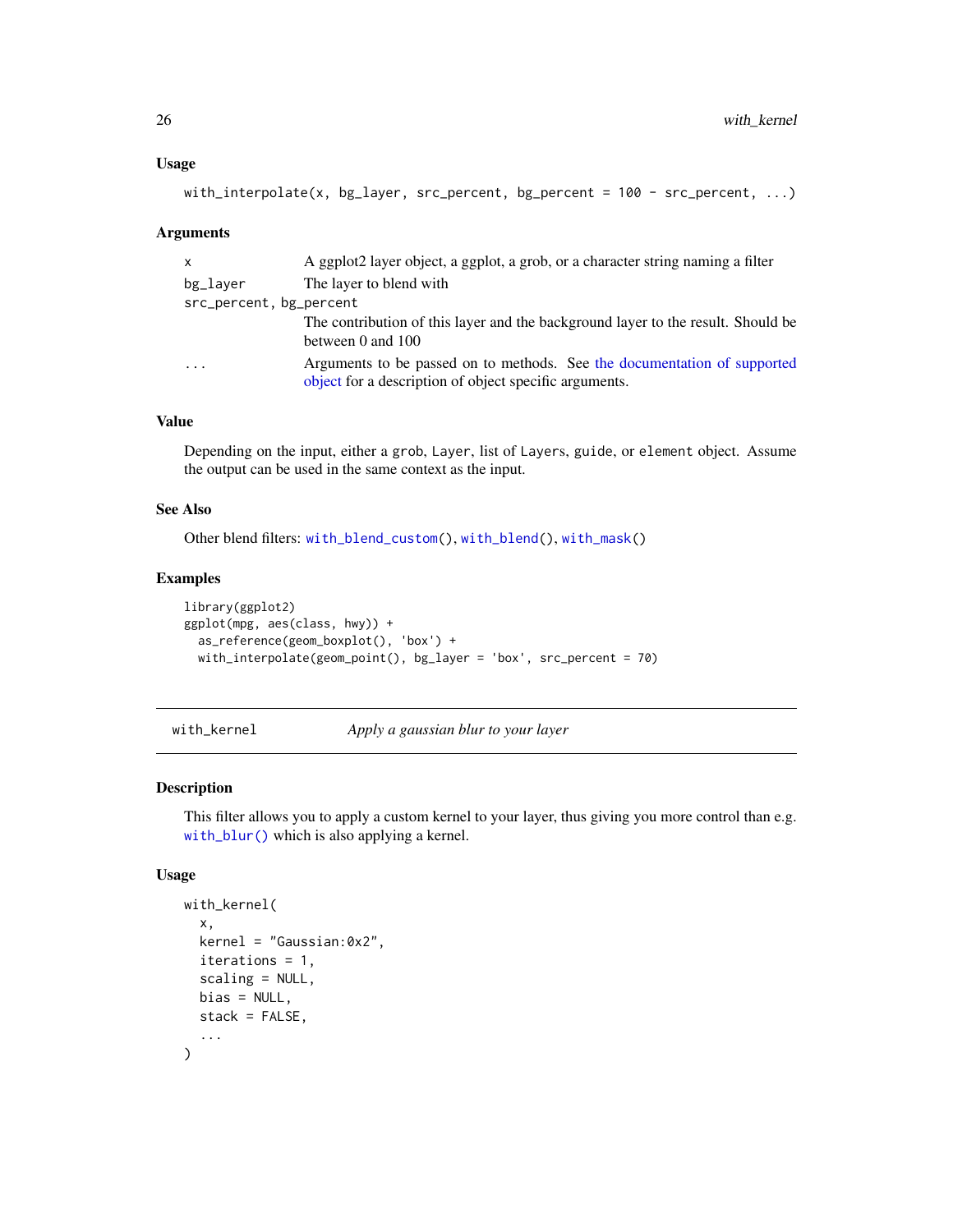# <span id="page-26-0"></span>with\_mask 27

# Arguments

| $\mathsf{x}$ | A ggplot2 layer object, a ggplot, a grob, or a character string naming a filter                                                                                                          |
|--------------|------------------------------------------------------------------------------------------------------------------------------------------------------------------------------------------|
| kernel       | either a square matrix or a string. The string can either be a parameterized ker-<br>neltype such as: "DoG: $0, 0, 2$ " or "Diamond" or it can contain a custom matrix<br>(see examples) |
| iterations   | number of iterations                                                                                                                                                                     |
| scaling      | string with kernel scaling. The special flag "!" automatically scales to full dy-<br>namic range, for example: "50%!"                                                                    |
| bias         | output bias string, for example "50%"                                                                                                                                                    |
| stack        | Should the original layer be placed on top?                                                                                                                                              |
| $\ddots$ .   | Arguments to be passed on to methods. See the documentation of supported<br>object for a description of object specific arguments.                                                       |

# Value

Depending on the input, either a grob, Layer, list of Layers, guide, or element object. Assume the output can be used in the same context as the input.

# Examples

```
library(ggplot2)
# Add directional blur using the comet kernel
ggplot(mtcars, aes(mpg, disp)) +
  with_kernel(geom_point(size = 3), 'Comet:0,10')
```
<span id="page-26-1"></span>with\_mask *Apply a mask to a layer*

# Description

This filter applies a mask to the given layer, i.e. sets the opacity of the layer based on another layer

# Usage

```
with_mask(x, mask, invert = FALSE, ...)
```
# Arguments

| <b>X</b> | A ggplot2 layer object, a ggplot, a grob, or a character string naming a filter                                                                                                                                                                              |
|----------|--------------------------------------------------------------------------------------------------------------------------------------------------------------------------------------------------------------------------------------------------------------|
| mask     | The layer to use as mask. Can either be a string identifying a registered filter, or<br>a raster object. Will by default extract the luminosity of the layer and use that as<br>mask. To pick another channel use one of the channel specification function. |
| invert   | Should the mask be inverted before applying it                                                                                                                                                                                                               |
| $\ddots$ | Arguments to be passed on to methods. See the documentation of supported<br>object for a description of object specific arguments.                                                                                                                           |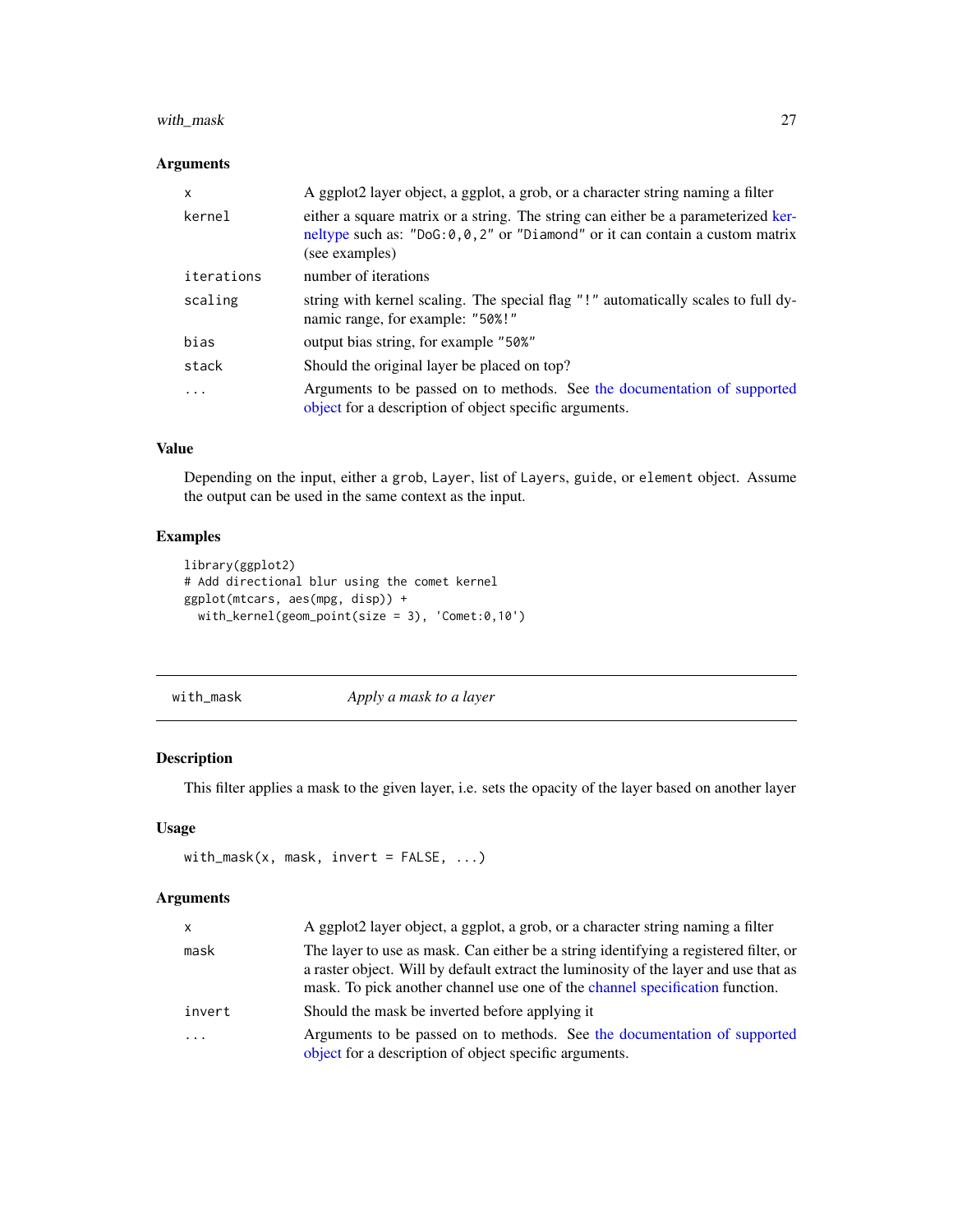# <span id="page-27-0"></span>Value

Depending on the input, either a grob, Layer, list of Layers, guide, or element object. Assume the output can be used in the same context as the input.

#### See Also

Other blend filters: [with\\_blend\\_custom\(](#page-15-1)), [with\\_blend\(](#page-12-1)), [with\\_interpolate\(](#page-24-1))

## Examples

```
library(ggplot2)
volcano_raster <- as.raster((volcano - min(volcano))/diff(range(volcano)))
circle <- data.frame(
  x = \cos(\sec(\theta, 2*pi, length.out = 360)),y = sin(seq(\theta, 2*pi, length.out = 360)))
ggplot() +
  as_reference(
    geom_polygon(aes(x = x, y = y), circle),
    id = 'circle'
  ) +
  with_mask(
    annotation_raster(volcano_raster, -1, 1, -1, 1, TRUE),
    mask = ch_alpha('circle')
  )
# use invert = TRUE to flip the mask
ggplot() +
  as_reference(
    geom_polygon(aes(x = x, y = y), circle),
    id = 'circle'
  ) +
  with_mask(
    annotation_raster(volcano_raster, -1, 1, -1, 1, TRUE),
    mask = ch_alpha('circle'),
    invert = TRUE
  \lambda
```
<span id="page-27-1"></span>with\_motion\_blur *Apply a motion blur to your layer*

#### Description

This filter adds a directional blur to the provided ggplot layer. The amount of blur, as well as the angle, can be controlled.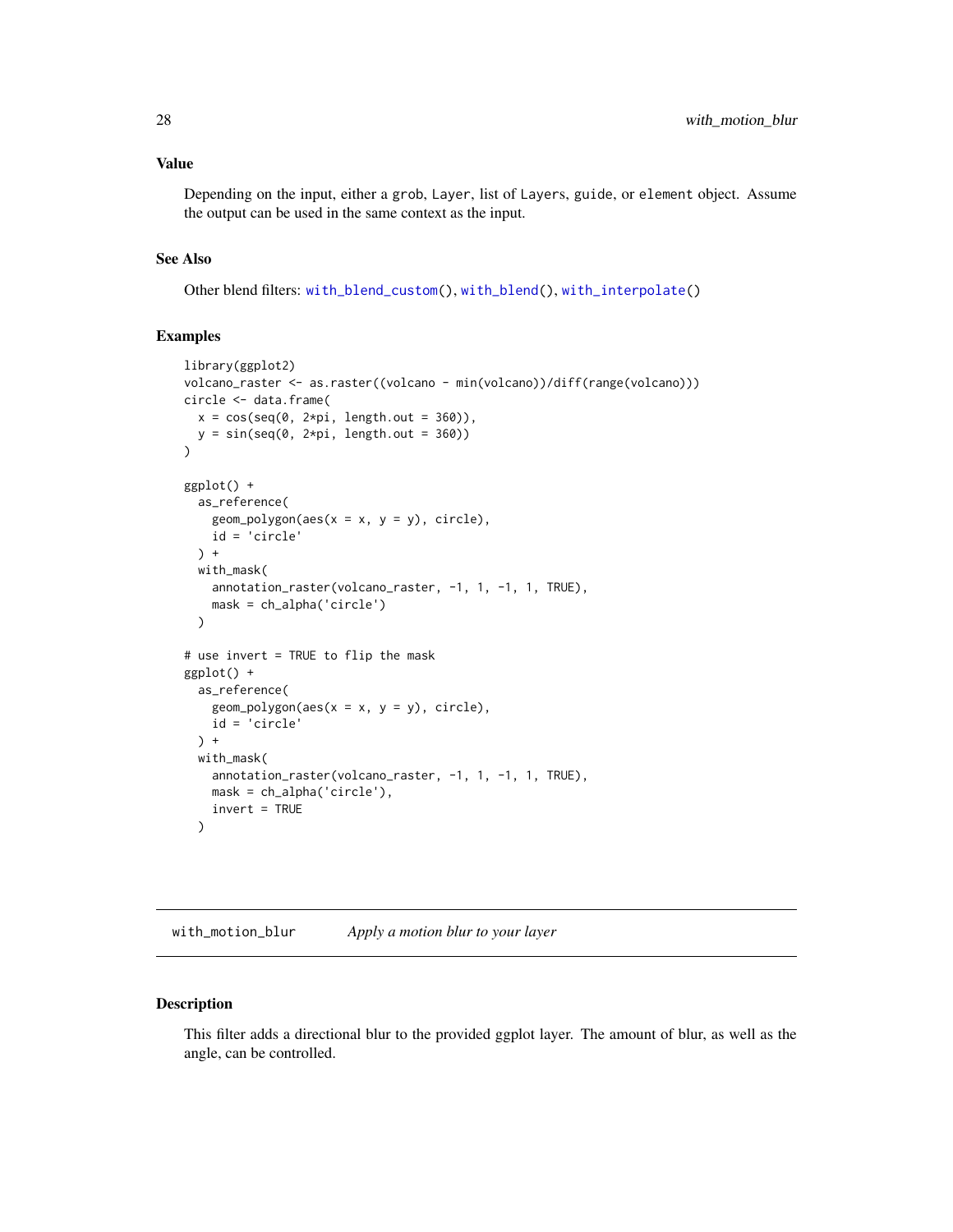# <span id="page-28-0"></span>with\_outer\_glow 29

#### Usage

with\_motion\_blur(x, sigma =  $0.5$ , angle =  $0$ , ...)

#### Arguments

| $\mathsf{x}$            | A ggplot2 layer object, a ggplot, a grob, or a character string naming a filter                                                                                                                                                  |
|-------------------------|----------------------------------------------------------------------------------------------------------------------------------------------------------------------------------------------------------------------------------|
| sigma                   | The standard deviation of the gaussian kernel. Increase it to apply more blurring.<br>If a numeric it will be interpreted as given in pixels. If a unit object it will<br>automatically be converted to pixels at rendering time |
| angle                   | Direction of the movement in degrees (0 corresponds to a left-to-right motion<br>and the angles move in clockwise direction)                                                                                                     |
| $\cdot$ $\cdot$ $\cdot$ | Arguments to be passed on to methods. See the documentation of supported<br>object for a description of object specific arguments.                                                                                               |

#### Value

Depending on the input, either a grob, Layer, list of Layers, guide, or element object. Assume the output can be used in the same context as the input.

#### See Also

Other blur filters: [with\\_blur\(](#page-17-1)), [with\\_variable\\_blur\(](#page-33-1))

### Examples

```
library(ggplot2)
ggplot(mtcars, aes(mpg, disp)) +
 with_motion_blur(
   geom_point(size = 3),
   sigma = 6,
   angle = -45\lambda
```
<span id="page-28-1"></span>with\_outer\_glow *Apply an outer glow to your layer*

# Description

This filter adds an outer glow to your layer with a specific colour and size. For very thin objects such as text it may be beneficial to add some expansion. See the examples for this.

# Usage

```
with_outer_glow(x, colour = "black", sigma = 3, expand = 0, ...)
```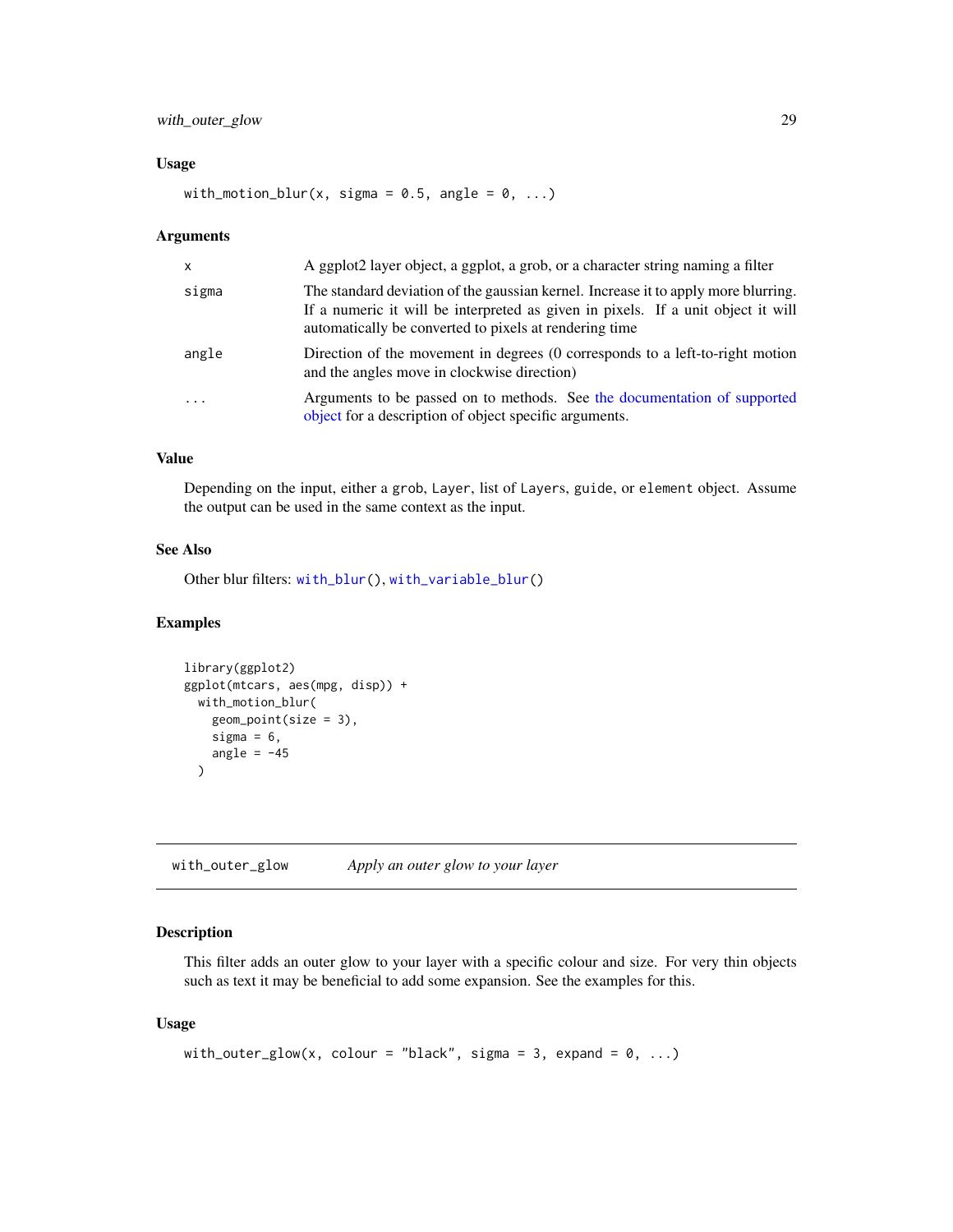# <span id="page-29-0"></span>Arguments

| X                       | A ggplot2 layer object, a ggplot, a grob, or a character string naming a filter                                                                                                                                                  |
|-------------------------|----------------------------------------------------------------------------------------------------------------------------------------------------------------------------------------------------------------------------------|
| colour                  | The colour of the glow                                                                                                                                                                                                           |
| sigma                   | The standard deviation of the gaussian kernel. Increase it to apply more blurring.<br>If a numeric it will be interpreted as given in pixels. If a unit object it will<br>automatically be converted to pixels at rendering time |
| expand                  | An added dilation to the glow mask before blurring it                                                                                                                                                                            |
| $\cdot$ $\cdot$ $\cdot$ | Arguments to be passed on to methods. See the documentation of supported<br>object for a description of object specific arguments.                                                                                               |

# Value

Depending on the input, either a grob, Layer, list of Layers, guide, or element object. Assume the output can be used in the same context as the input.

# See Also

Other glow filters: [with\\_inner\\_glow\(](#page-23-1))

# Examples

```
library(ggplot2)
ggplot(mtcars, aes(as.factor(gear), disp)) +
  with_outer_glow(
   geom_boxplot(),
   colour = 'red',
   sigma = 10\mathcal{L}# For thin objects (as the whiskers above) you may need to add a bit of
# expansion to make the glow visible:
ggplot(mtcars, aes(mpg, disp)) +
  geom_point() +
  with_outer_glow(
   geom_text(aes(label = rownames(mtcars))),
   colour = 'white',
   sigma = 10,
   expand = 10)
```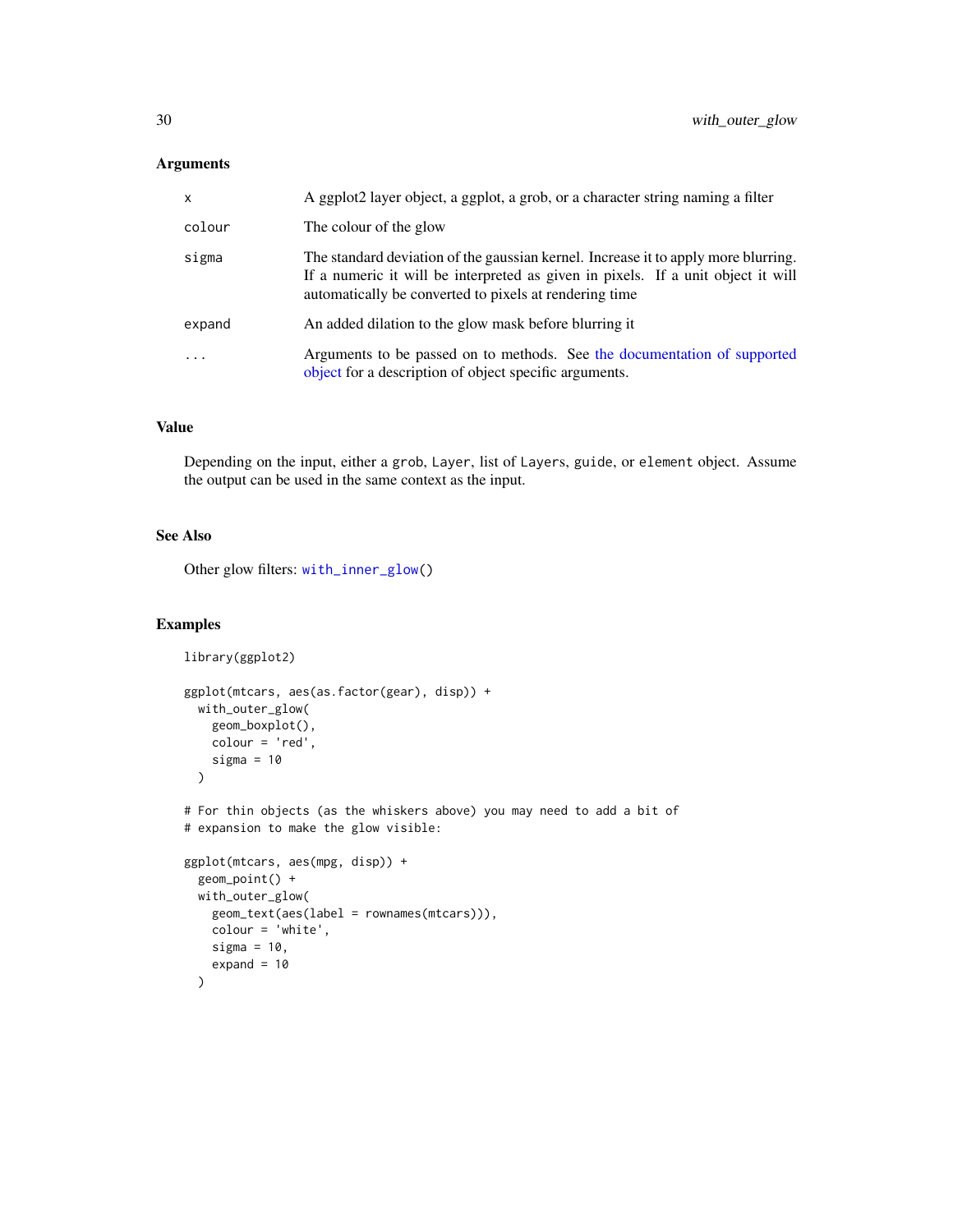<span id="page-30-0"></span>

# Description

This filter simply converts the given layer, grob, or ggplot to a raster and inserts it back again. It is useful for vector graphics devices such as svglite if a layer contains a huge amount of primitives that would make the file slow to render.  $as\_reference(x,id)$  is a shorthand for with\_raster(x,id = id,include = FALSE) that makes the intent of using this grob or layer as only a filter reference clear.

#### Usage

with\_raster(x, ...)

#### Arguments

| $\mathsf{x}$ | A ggplot2 layer object, a ggplot, a grob, or a character string naming a filter |
|--------------|---------------------------------------------------------------------------------|
| .            | Arguments to be passed on to methods. See the documentation of supported        |
|              | object for a description of object specific arguments.                          |

#### Value

Depending on the input, either a grob, Layer, list of Layers, guide, or element object. Assume the output can be used in the same context as the input.

#### Examples

```
library(ggplot2)
ggplot(mtcars, aes(mpg, disp)) +
 with_raster(geom_point(data = mtcars, size = 3))
```
with\_shade *Apply a gaussian blur to your layer*

# Description

This filter adds a blur to the provided ggplot layer. The amount of blur can be controlled and the result can optionally be put underneath the original layer.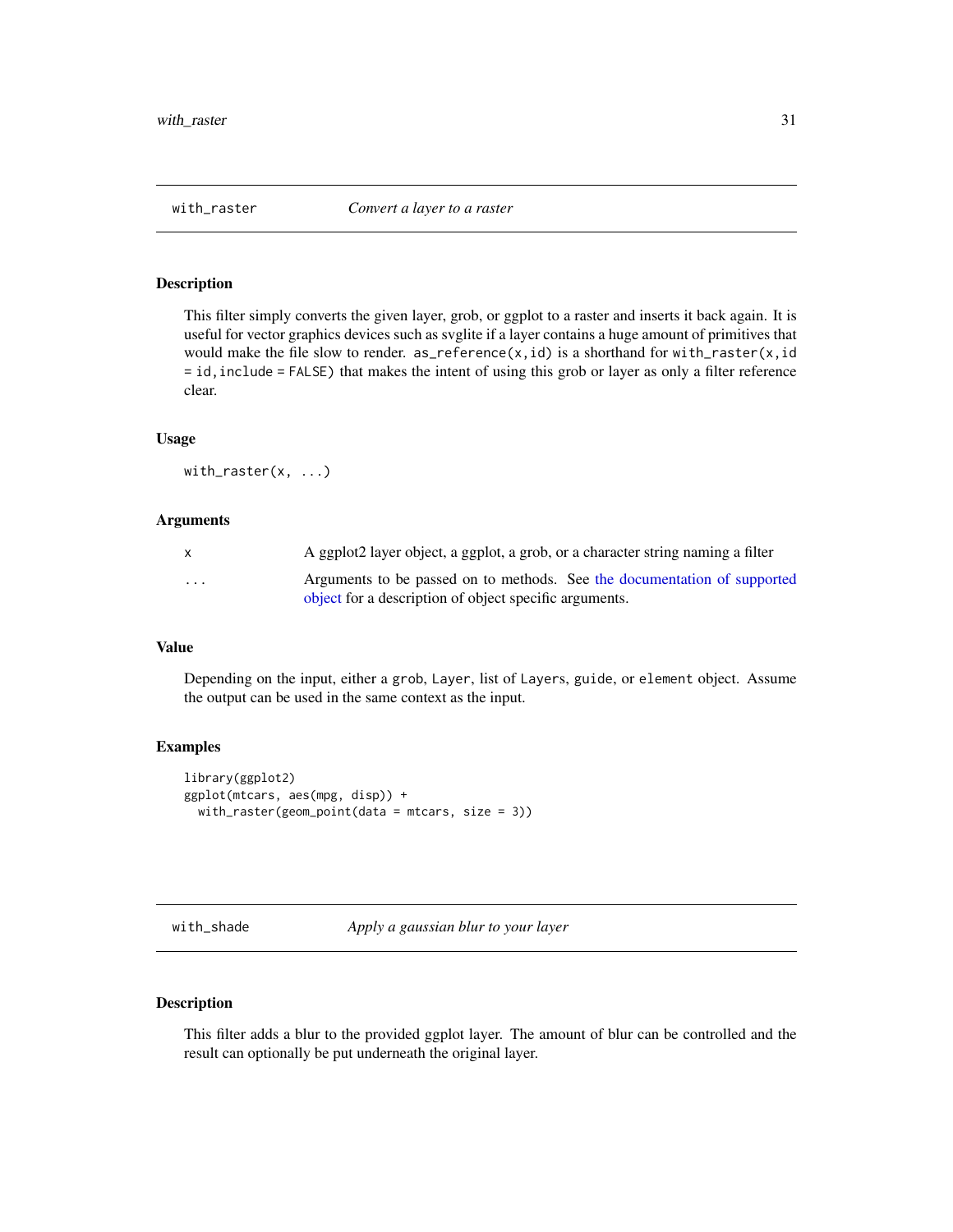# Usage

```
with_shade(
  x,
  height_map,
  azimuth = 30,elevation = 30,
  strength = 10,
  sigma = 0,
  blend_type = "overlay",
  ...
\mathcal{L}
```
# Arguments

| $\mathsf{x}$       | A ggplot2 layer object, a ggplot, a grob, or a character string naming a filter                                                                                                                                                                                                       |
|--------------------|---------------------------------------------------------------------------------------------------------------------------------------------------------------------------------------------------------------------------------------------------------------------------------------|
| height_map         | The layer to use as a height_map. Can either be a string identifying a registered<br>filter, or a raster object. Will by default extract the luminosity of the layer and<br>use that as mask. To pick another channel use one of the channel specification<br>function.               |
| azimuth, elevation |                                                                                                                                                                                                                                                                                       |
|                    | The location of the light source.                                                                                                                                                                                                                                                     |
| strength           | The strength of the shading. A numeric larger or equal to 1                                                                                                                                                                                                                           |
| sigma              | The sigma used for blurring the shading before applying it. Setting it to 0 turns<br>off blurring. Using a high strength may reveal artefacts in the calculated shad-<br>ing, especially if the height_map is low-detail. Adding a slight blur may remove<br>some of those artefacts. |
| blend_type         | A blend type as used in with_blend() for adding the calculated shading to the<br>layer. Should generally be left as-is                                                                                                                                                                |
|                    | Arguments to be passed on to methods. See the documentation of supported<br>object for a description of object specific arguments.                                                                                                                                                    |

#### Value

Depending on the input, either a grob, Layer, list of Layers, guide, or element object. Assume the output can be used in the same context as the input.

# Examples

```
library(ggplot2)
volcano_long <- data.frame(
  x = as.vector(col(volcano)),
  y = as.vector(row(volcano)),
  z = as.vector(volcano)
)
ggplot(volcano_long, aes(y, x)) +
 as_reference(
   geom_raster(aes(alpha = z), fill = 'black', interpolate = TRUE, show.legend = FALSE),
   id = 'height_map'
```
<span id="page-31-0"></span>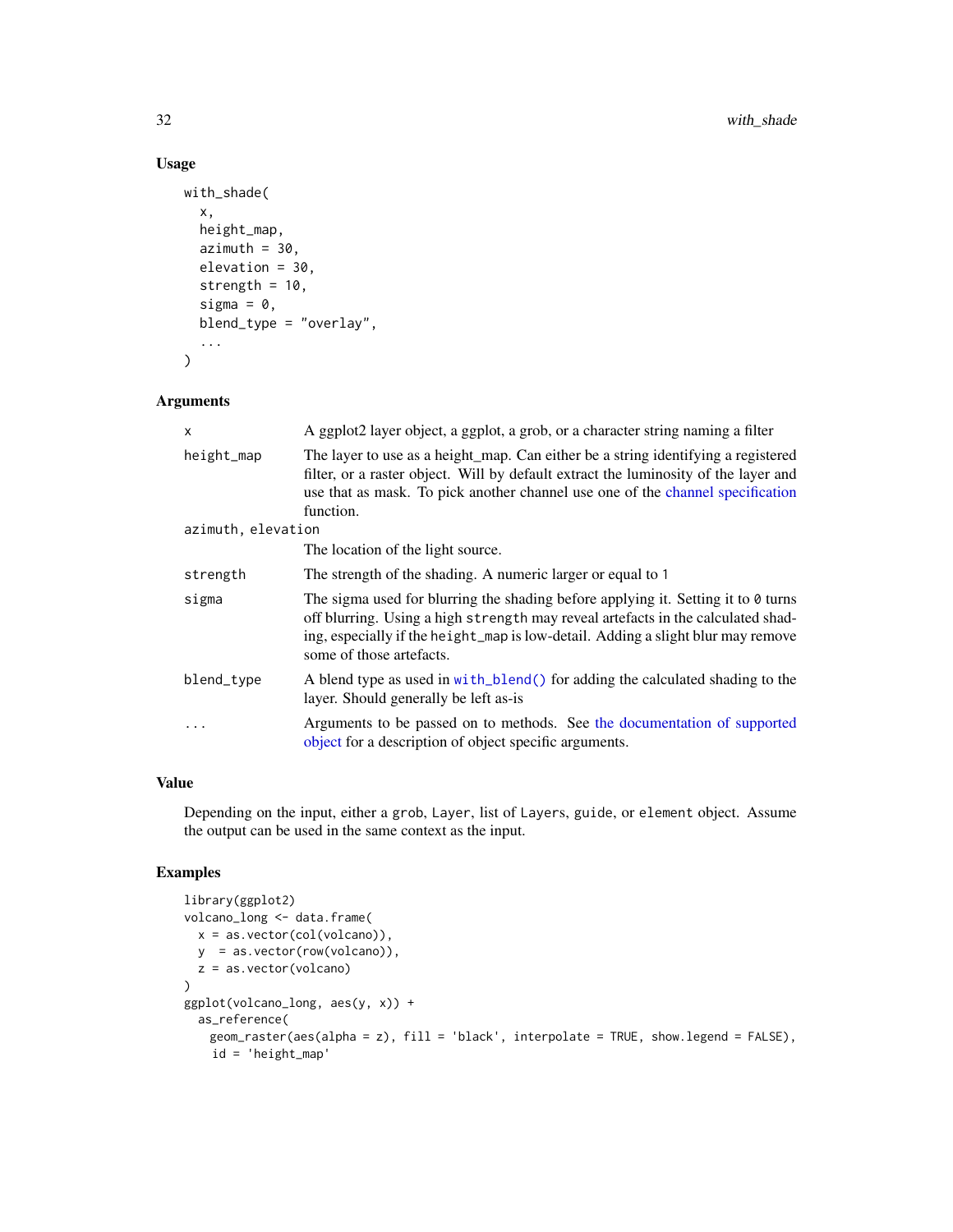<span id="page-32-0"></span>with\_shadow 33

```
) +
with_shade(
 geom_contour_filled(aes(z = z, fill = after_stat(level))),
 height_map = ch_alpha('height_map'),
 azimuth = 150,height = 5,
 sigma = 10) +
coord_fixed() +
guides(fill = guide_coloursteps(barheight = 10))
```
with\_shadow *Apply a drop shadow to a layer*

# Description

This filter applies the familiar drop-shadow effect on elements in a layer. It takes the outline of each shape, offsets it from its origin and applies a blur to it.

# Usage

```
with_shadow(
  x,
  colour = "black",
  x_{\text{offset}} = 10,
  y_{\text{offset}} = 10,
  sigma = 1,
  stack = TRUE,
   ...
\mathcal{L}
```
# Arguments

| $\mathsf{x}$       | A ggplot2 layer object, a ggplot, a grob, or a character string naming a filter                                                                                                                                                  |
|--------------------|----------------------------------------------------------------------------------------------------------------------------------------------------------------------------------------------------------------------------------|
| colour             | The colour of the shadow                                                                                                                                                                                                         |
| x_offset, y_offset |                                                                                                                                                                                                                                  |
|                    | The offset of the shadow from the origin as numerics                                                                                                                                                                             |
| sigma              | The standard deviation of the gaussian kernel. Increase it to apply more blurring.<br>If a numeric it will be interpreted as given in pixels. If a unit object it will<br>automatically be converted to pixels at rendering time |
| stack              | Should the original layer be placed on top?                                                                                                                                                                                      |
| $\ddotsc$          | Arguments to be passed on to methods. See the documentation of supported<br>object for a description of object specific arguments.                                                                                               |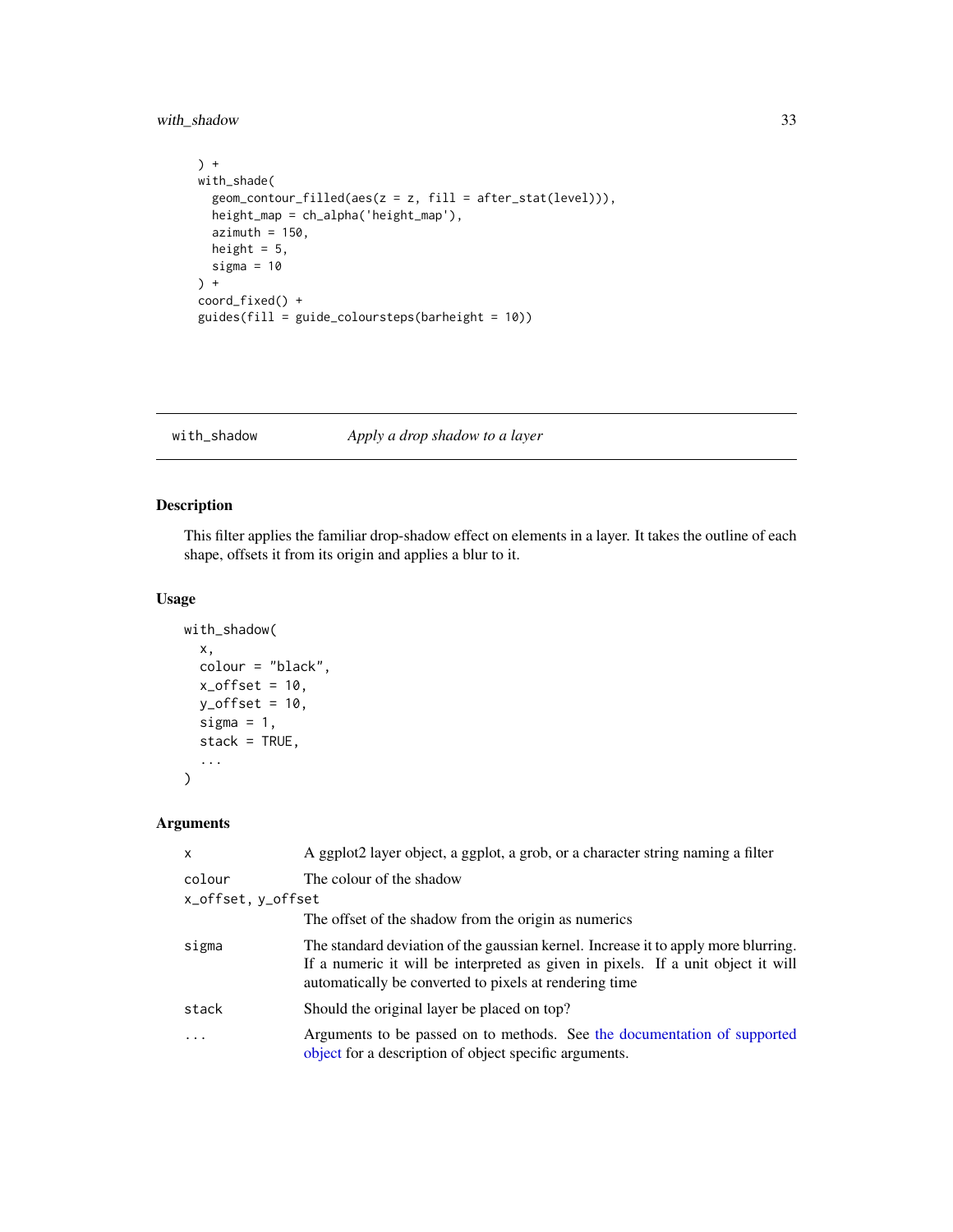# <span id="page-33-0"></span>Value

Depending on the input, either a grob, Layer, list of Layers, guide, or element object. Assume the output can be used in the same context as the input.

# Examples

```
library(ggplot2)
ggplot(mtcars, aes(mpg, disp)) +
 with_shadow(geom_point(colour = 'red', size = 3), sigma = 3)
```
<span id="page-33-1"></span>with\_variable\_blur *Apply a variable blur to a layer*

# Description

This filter will blur a layer, but in contrast to [with\\_blur\(\)](#page-17-1) the amount and nature of the blur need not be constant across the layer. The blurring is based on a weighted ellipsoid, with width and height based on the values in the corresponding x\_sigma and y\_sigma layers. The angle of the ellipsoid can also be controlled and further varied based on another layer.

#### Usage

```
with_variable_blur(
 x,
  x_sigma,
  y_sigma = x_sigma,
  angle = NULL,
 x_scale = 1,
 y_scale = x_scale,
 angle_range = 0,
  ...
)
```
#### Arguments

x A ggplot2 layer object, a ggplot, a grob, or a character string naming a filter

```
x_sigma, y_sigma, angle
```
The layers to use for looking up the sigma values and angledefining the blur ellipse at every point. Can either be a string identifying a registered filter, or a raster object. The maps will be resized to match the dimensions of x. Only one channel will be used - see [the docs on channels](#page-4-2) for info on how to set them.

x\_scale, y\_scale

Which sigma should a maximal channel value correspond to? If a numeric it will be interpreted as pixel dimensions. If a unit object it will be converted to pixel dimension when rendered.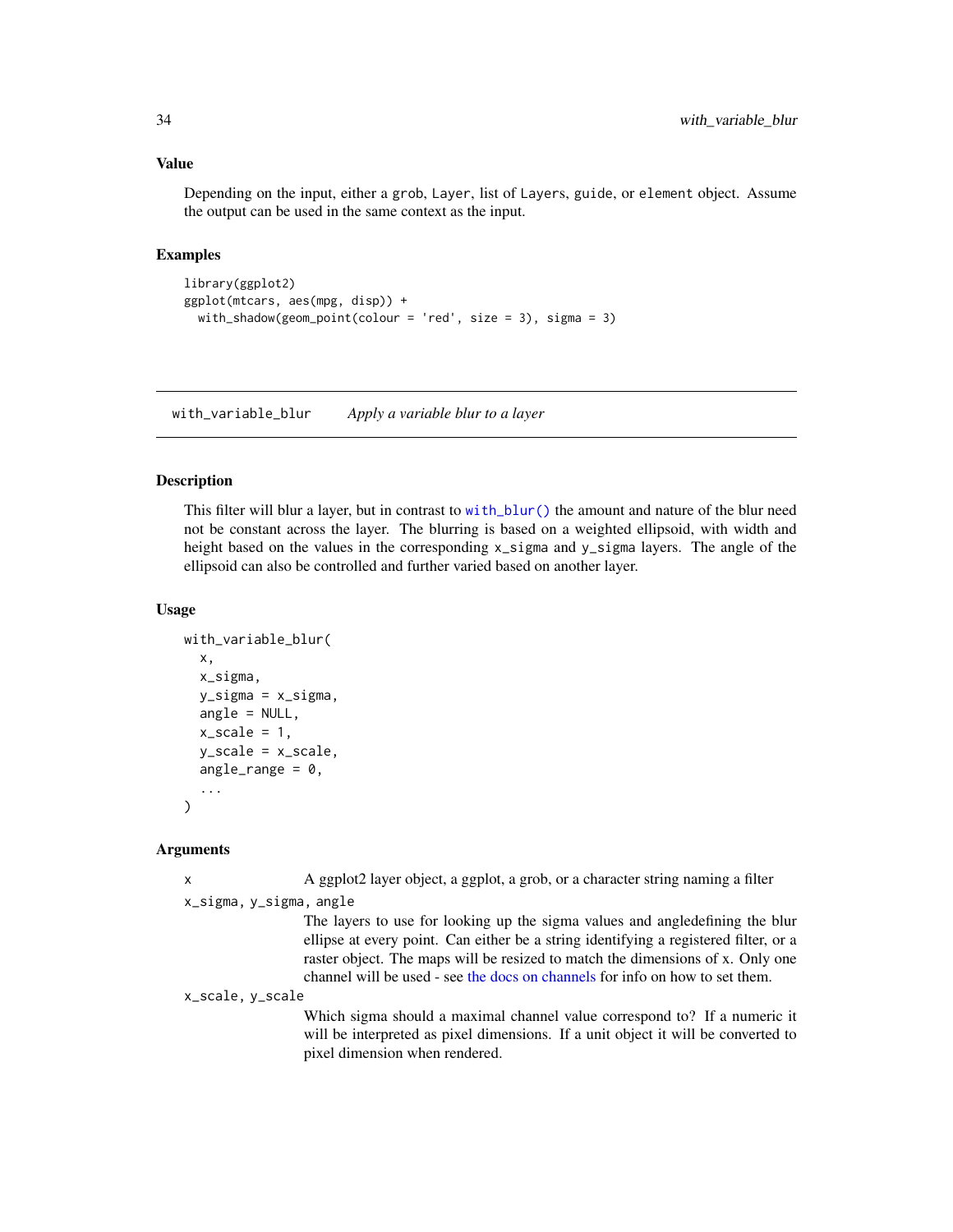<span id="page-34-0"></span>

| angle_range             | The minimum and maximum angle that min and max in the angle layer should                                                           |
|-------------------------|------------------------------------------------------------------------------------------------------------------------------------|
|                         | correspond to. If angle == NULL or only a single value is provided to angle_range                                                  |
|                         | the rotation will be constant across the whole layer                                                                               |
| $\cdot$ $\cdot$ $\cdot$ | Arguments to be passed on to methods. See the documentation of supported<br>object for a description of object specific arguments. |

# Value

Depending on the input, either a grob, Layer, list of Layers, guide, or element object. Assume the output can be used in the same context as the input.

## See Also

Other blur filters: [with\\_blur\(](#page-17-1)), [with\\_motion\\_blur\(](#page-27-1))

# Examples

```
library(ggplot2)
cos_wave <- function(width, height) {
  x \le - matrix(0, ncol = width, nrow = height)
  x \leq \cos(\text{col}(x)/100)as.raster((x + 1) / 2)}
ggplot() +
  as_reference(
   cos_wave,
   id = "wave") +
  with_variable_blur(
    geom_point(aes(disp, mpg), mtcars, size = 4),
    x_sigma = ch_red("wave"),
    y_sigma = ch_alpha("wave"),
    angle = ch_red("wave"),
    x_scale = 15,
    y_scale = 15,
    angle_range = c(-45, 45)\mathcal{L}
```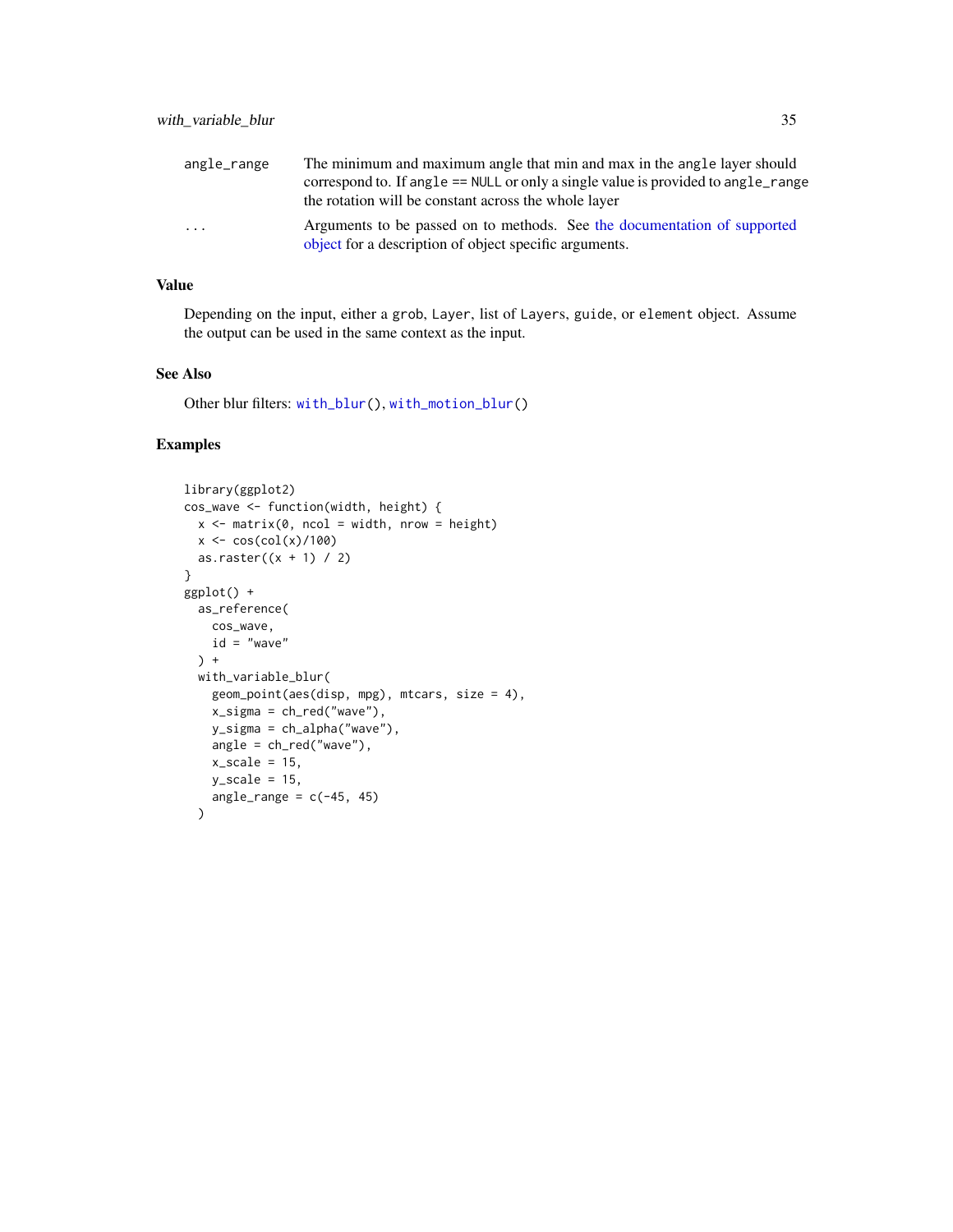# <span id="page-35-0"></span>**Index**

∗ blend filters with\_blend, [13](#page-12-0) with\_blend\_custom , [16](#page-15-0) with\_interpolate , [25](#page-24-0) with\_mask , [27](#page-26-0) ∗ blur filters with\_blur , [18](#page-17-0) with\_motion\_blur , [28](#page-27-0) with\_variable\_blur , [34](#page-33-0) ∗ dithering filters with\_circle\_dither , [19](#page-18-0) with\_dither, [23](#page-22-0) ∗ glow filters with\_inner\_glow , [24](#page-23-0) with\_outer\_glow , [29](#page-28-0) ∗ layer references as\_colourspace , [2](#page-1-0) as\_group , [3](#page-2-0) as\_reference , [4](#page-3-0) as\_colourspace , [2](#page-1-0) , *[4](#page-3-0) , [5](#page-4-0)* as\_group , *[3](#page-2-0)* , [3](#page-2-0) , *[5](#page-4-0)* as\_reference , *[3](#page-2-0) , [4](#page-3-0)* , [4](#page-3-0) ch\_\*() , *[2](#page-1-0)* ch\_alpha *(*Channels *)* , [5](#page-4-0) ch\_black *(*Channels *)* , [5](#page-4-0) ch\_blue *(*Channels *)* , [5](#page-4-0) ch\_chroma *(*Channels *)* , [5](#page-4-0) ch\_custom *(*Channels *)* , [5](#page-4-0) ch\_cyan *(*Channels *)* , [5](#page-4-0) ch\_green *(*Channels *)* , [5](#page-4-0) ch\_hue *(*Channels *)* , [5](#page-4-0) ch\_key *(*Channels *)* , [5](#page-4-0) ch\_lightness *(*Channels *)* , [5](#page-4-0) ch\_luminance *(*Channels *)* , [5](#page-4-0) ch\_magenta *(*Channels *)* , [5](#page-4-0) ch\_red *(*Channels *)* , [5](#page-4-0) ch\_saturation *(*Channels *)* , [5](#page-4-0) ch\_yellow *(*Channels *)* , [5](#page-4-0)

channel specification , *[27](#page-26-0)* , *[32](#page-31-0)* Channels, [5](#page-4-0) current\_resolution *(*render\_context *)* , [11](#page-10-0) from\_pixels *(*render\_context *)* , [11](#page-10-0) get\_raster\_area *(*render\_context *)* , [11](#page-10-0) get\_viewport\_area *(*render\_context *)* , [11](#page-10-0) get\_viewport\_area() , *[21](#page-20-0)* ggplot() , *[9](#page-8-0)* gTree , *[4](#page-3-0)* index\_raster *(*render\_context *)* , [11](#page-10-0) kerneltype , *[27](#page-26-0)* magick::image\_ordered\_dither() , *[20](#page-19-0)* object\_support , [7](#page-6-0) ras\_fill *(*raster\_placement *)* , [9](#page-8-0) ras\_fit *(*raster\_placement *)* , [9](#page-8-0) ras\_place *(*raster\_placement *)* , [9](#page-8-0) ras\_stretch *(*raster\_placement *)* , [9](#page-8-0) ras\_tile *(*raster\_placement *)* , [9](#page-8-0) raster\_placement , [9](#page-8-0) render\_context , [11](#page-10-0) set\_raster\_area *(*render\_context *)* , [11](#page-10-0) set\_viewport\_area *(*render\_context *)* , [11](#page-10-0) the docs on channels , *[23](#page-22-0)* , *[34](#page-33-0)* the documentation of supported object , *[14](#page-13-0)* , *[17](#page-16-0)[–20](#page-19-0)* , *[23](#page-22-0) [–27](#page-26-0)* , *[29](#page-28-0) [–33](#page-32-0)* , *[35](#page-34-0)* to\_pixels *(*render\_context *)* , [11](#page-10-0) viewport\_is\_clipping *(*render\_context *)* , [11](#page-10-0) viewport\_location *(*render\_context *)* , [11](#page-10-0) with\_blend , [13](#page-12-0) , *[17](#page-16-0)* , *[26](#page-25-0)* , *[28](#page-27-0)* with\_blend() , *[16](#page-15-0)* , *[25](#page-24-0)* , *[32](#page-31-0)*